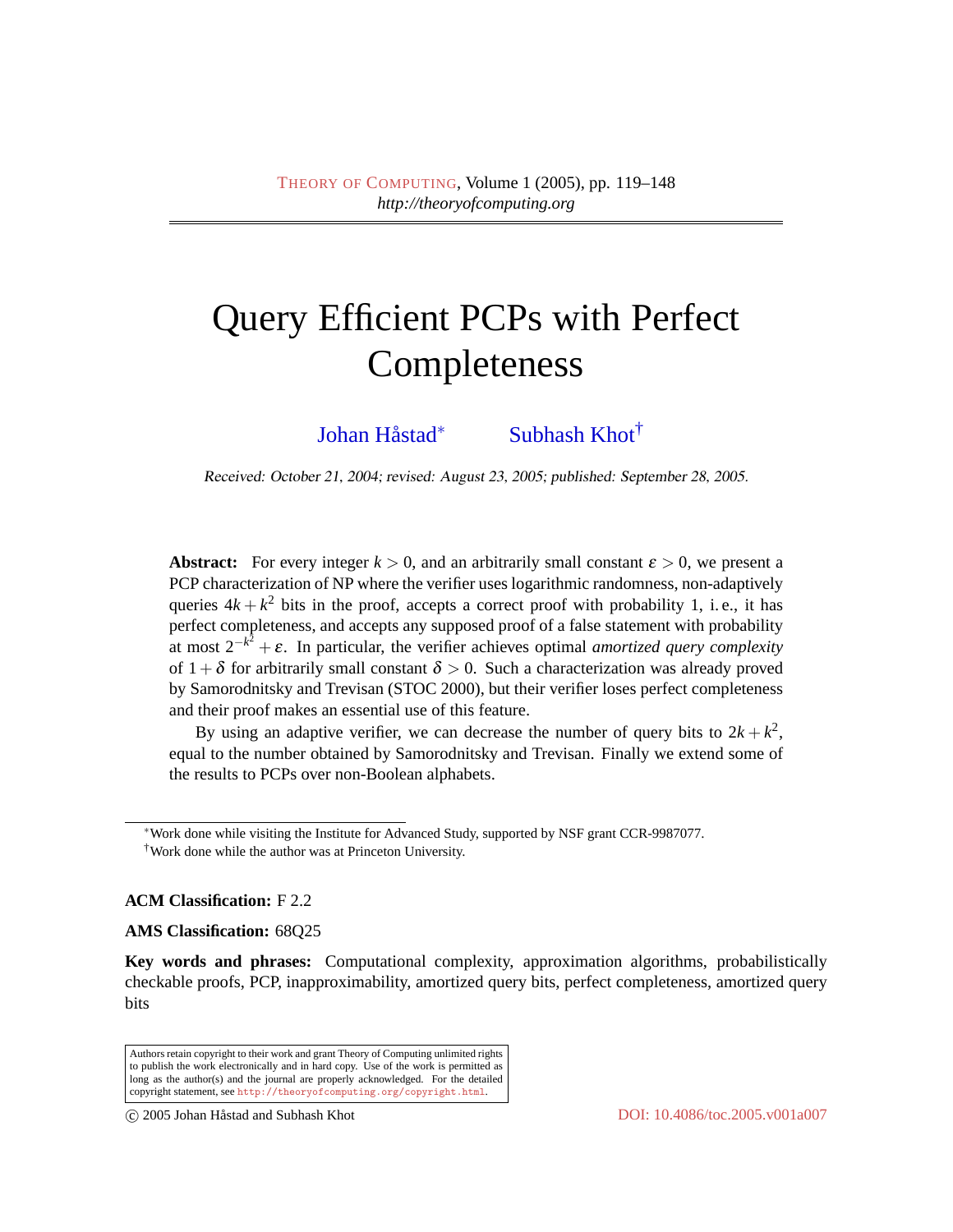# <span id="page-1-1"></span>**1 Introduction**

The celebrated PCP Theorem ([\[2\]](#page-27-0), [\[1\]](#page-27-1)) gives a way of writing proofs for (purported) NP statements such that the proofs can be checked very efficiently by a probabilistic verifier. The verifier needs a very limited amount of random bits and reads only a constant number of bits from the proof. Moreover, a correct statement always has a proof that is accepted with probability 1 (or close to 1) and *any* proof of an incorrect statement is accepted only with a tiny probability (called error probability or soundness).

PCPs have surprising connections, first discovered by Feige et al. [\[5\]](#page-27-2), to inapproximability results, i. e., results showing that computing even approximate solutions to some NP-complete problems is hard. The discovery of the PCP Theorem opened up a whole new fascinating direction for proving various inapproximability results. In the last decade or so, quantitative improvement in the efficiency of PCP verifiers has led to (in many cases optimal) inapproximability results for many optimization problems ([\[3\]](#page-27-3), [\[4\]](#page-27-4), [\[14\]](#page-28-2), [\[13\]](#page-28-3), [\[12\]](#page-28-4), [\[6\]](#page-27-5)). For different applications, different aspects of the given PCP need to be optimized. For a detailed discussion of various parameters we refer to [\[3\]](#page-27-3).

In the current paper we are mostly concerned with making efficient use of queries, i. e., to obtain very strong PCPs where the verifier reads very few symbols in the proof. More specifically, we are interested in the trade-off between the number of queries and the error probability.

Samorodnitsky and Trevisan [\[12\]](#page-28-4) obtained very strong results along these lines, giving a PCP where the verifier reads  $2k + k^2$  bits, almost always accepts a correct proof of a correct statement and accepts a proof of an incorrect statement with probability only marginally larger than  $2^{-k^2}$ . This is a very impressive result in that each read bit essentially decreases the probability of being fooled by a factor of 2. Their verifier achieves *amortized query complexity* of  $1+\delta$  for any  $\delta > 0$  which is optimal (see [\[3\]](#page-27-3)). The amortized query complexity, when we (almost) always accept a correct proof, is formally defined as the ratio between the number of queries  $(2k + k^2)$  in this case) and the logarithm of inverse of the error probability  $(k^2$  in this case).

The fact that the verifier sometimes rejects a correct proof of a correct statement is called imperfect completeness and in their construction Samorodnitsky and Trevisan make essential use of this property of the verifier. For many reasons it is preferable to have perfect completeness. Firstly, it is natural to have a proof system where a correct proof of a correct statement is always accepted. Secondly, perfect completeness is sometimes essential to obtain further results. Some inapproximability results such as graph coloring sometimes make essential use of perfect completeness and when using a given protocol as a subprotocol in future protocols, perfect completeness, to say the least, simplifies matters.

Several results in the past have focused on achieving PCPs with perfect completeness and this task many times turns out to be harder than obtaining corresponding PCPs without this property. For instance, Håstad shows that 3SAT and 4-Set Splitting are hard to approximate within ratio  $\frac{8}{7} + \varepsilon$ . These results follow from the basic 3-bit PCP of [\[13\]](#page-28-3) establishing hardness for approximating the number of satisfied linear equations mod 2. To extend these results to satisfiable instances, however, requires a new PCP construction and a technically more complicated proof.

The main result of the current paper is to extend the result of Samorodnitsky and Trevisan to include perfect completeness.

<span id="page-1-0"></span>**Theorem 1.1.** *For any integer k*  $> 0$  *and any*  $\varepsilon > 0$ *, any language in NP has a PCP verifier that queries*  $4k + k<sup>2</sup>$  *bits, has perfect completeness and accepts a proof of an incorrect statement with probability at*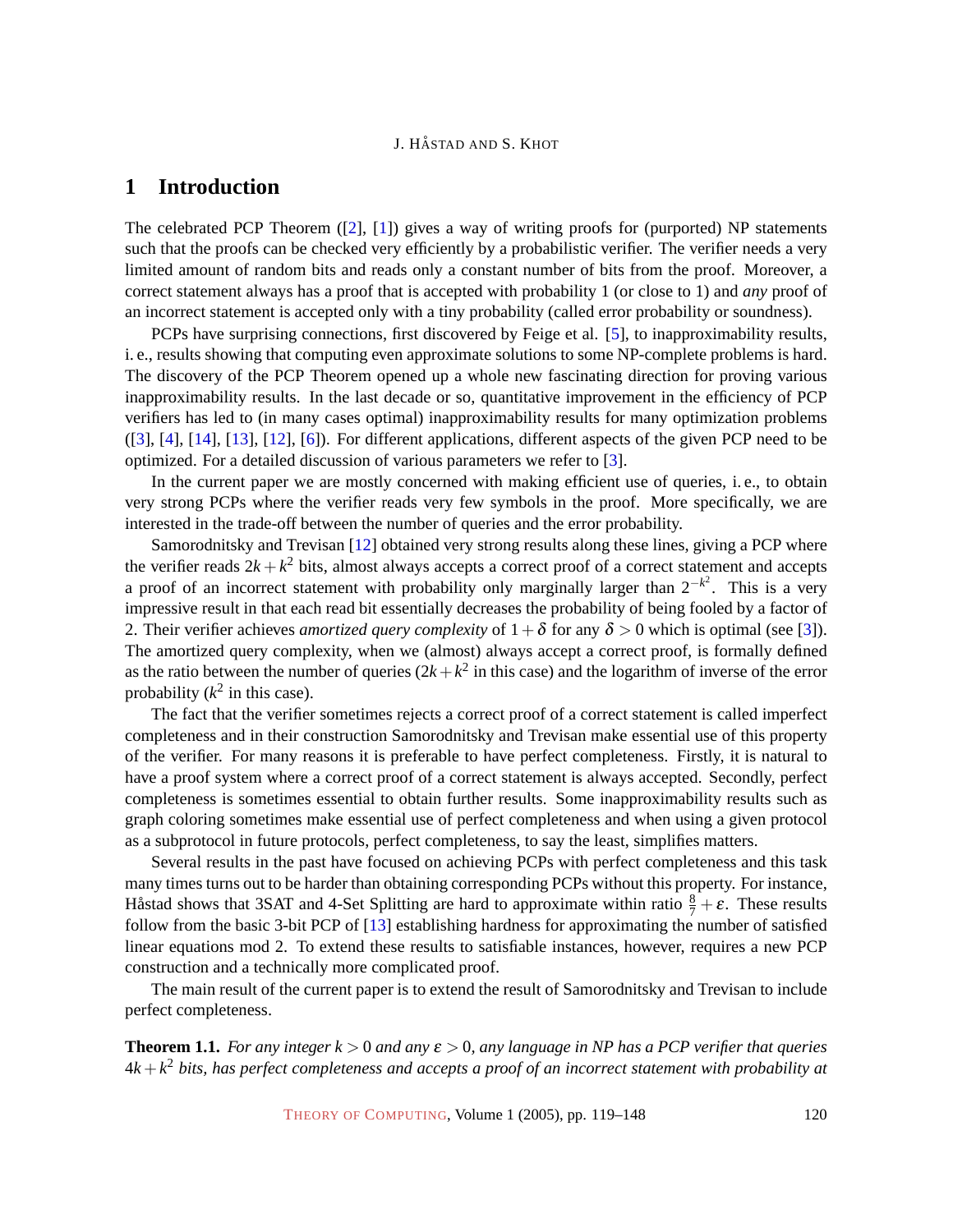$most 2^{-k^2} + \varepsilon.$ 

Our result is based on a basic non-linear test which reads 5 bits  $(b_1, b_2, b_3, b_4, b_5)$  from the proof and accepts if  $b_1 = b_2 \oplus b_3 \oplus (b_4 \wedge b_5)$ . We call this constraint Tri-Sum-And and let MAX-TSA be the problem of satisfying the maximum number of such constraints. We have the following theorem.

<span id="page-2-0"></span>**Theorem 1.2.** *For any*  $\varepsilon > 0$ , *it is NP-hard to distinguish satisfiable instances of Max-TSA from those* where it is only possible to simultaneously satisfy a fraction  $\frac{1}{2} + \varepsilon$  of the constraints.

The choice to study Tri-Sum-And is somewhat arbitrary but guided by our goal to achieve perfect completeness while keeping the analysis simple. To get perfect completeness we need a nonlinear predicate while the analysis is greatly aided by having as much linearity as possible present in the predicate. These two conflicting requirements led to the choice of Tri-Sum-And.

Note that [Theorem 1.2](#page-2-0) is tight for Max-TSA in that a random assignment satisfies half the constraints. There are stronger results for other constraints on 5 bits and in particular Guruswami et al. [\[7\]](#page-27-6) give a different predicate for which  $\frac{1}{2}$  can be improved to  $\frac{7}{16}$ .

We then iterate the basic test underlying [Theorem 1.1](#page-1-0) in a way similar to that used by Samorodnitsky and Trevisan, where they iterate the basic 3-bit test by Håstad. We present two iterated tests: The first, which we call the "complete bipartite graph PCP," is analyzed in a way analogous to the Samorodnitsky-Trevisan analysis and the second, which we call the "almost disjoint sets PCP," is analyzed in a way analogous to how Håstad and Wigderson [[15\]](#page-28-5) analyzed the test of Samorodnitsky and Trevisan.

By a standard reduction the PCP results imply the following theorem.

<span id="page-2-1"></span>**Theorem 1.3.** *The Boolean constraint satisfaction problem on k variables is hard to approximate within* √ *ratio* 2 *k*−*O*( *<sup>k</sup>*) *on satisfiable instances.*

This should be contrasted with the approximation algorithm by Trevisan [\[16\]](#page-28-6) that shows that it is possible to approximate the Boolean constraint satisfaction problem on *k* variables within  $O(2^k/k)$  on satisfiable instances.

A test is called non-adaptive if which bits to read are decided before the first bit is read and hence this set is independent of the actual proof. All the above mentioned PCPs are non-adaptive which is in fact necessary to obtain [Theorem 1.3.](#page-2-1)

If we allow adaptive tests then by making an iterated version of a test in [\[7\]](#page-27-6) we can get essentially the same parameters as Samorodnitsky and Trevisan and thus simply gain perfect completeness.

<span id="page-2-2"></span>**Theorem 1.4.** *For any integer*  $k > 0$  *and any*  $\epsilon > 0$ , *any language in NP has an adaptive PCP verifier that queries* 2*k* + *k* <sup>2</sup> *bits, has perfect completeness and accepts a proof of an incorrect statement with probability at most*  $2^{-k^2} + \varepsilon$ *.* 

If we convert the test to be non-adaptive, this test would read  $2k + 2k^2$  different bits and hence this result does not strictly dominate [Theorem 1.1.](#page-1-0)

<span id="page-2-3"></span>We extend some of our results to non-Boolean domains and in particular we have the following theorem.

**Theorem 1.5.** *For every prime p, the constraint satisfaction problem on k variables over an alphabet of* √ *size p is hard to approximate within ratio pk*−*O*( *<sup>k</sup>*) *on satisfiable instances.*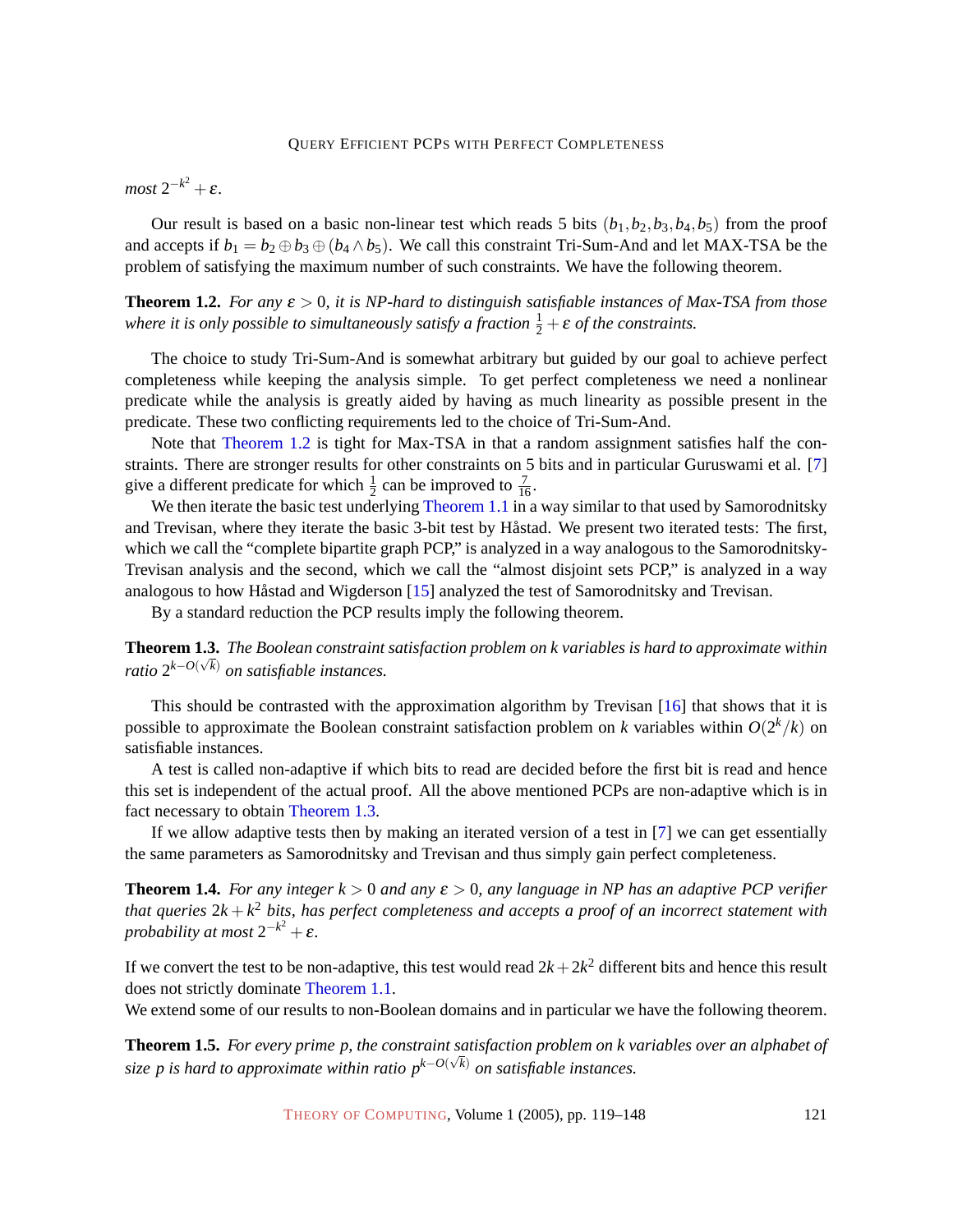We hope that our results will be useful in the future to prove strong hardness results for approximate graph coloring. One such result by Khot [\[9\]](#page-28-7) is

<span id="page-3-2"></span>**Theorem 1.6 ([\[9\]](#page-28-7)).** *There is an absolute constant*  $c > 0$  *such that it is NP-hard to color a k-colorable graph with k<sup>c</sup>* log*<sup>k</sup> colors.*

Actually this result can be proved from the original form of the Samorodnitsky-Trevisan result and perfect completeness is not strictly required. But using our PCP with perfect completeness, this result becomes more straightforward. On a related note one can observe that perfect completeness is essential in the hypergraph coloring results by Guruswami, Håstad and Sudan [[6\]](#page-27-5), and in general it is a subtle problem to determine which coloring inapproximability results require perfect completeness in the underlying PCP.

## <span id="page-3-3"></span>**1.1 Overview of the paper**

This is the complete version of the extended abstract [\[8\]](#page-28-8). The paper is organized as follows. [Section](#page-3-0) [2](#page-3-0) introduces techniques used in this paper. In Section [3](#page-7-0) [we give our results for the Boolean case:](#page-7-0) [Sec](#page-7-1)tion [3.1](#page-7-1) [gives our basic 5-bit test, and](#page-7-1) Section [3.2](#page-10-0) [describes our iterated tests.](#page-10-0) Section [4](#page-21-0) [extends some of](#page-21-0) the results of Section [3](#page-7-0) [to non-Boolean domains.](#page-7-0) Section [5](#page-27-7) [concludes with a few remarks.](#page-7-0)

# <span id="page-3-0"></span>**2 The general setup**

In this section we provide the necessary background.

#### **2.1 Notation**

Throughout the paper, we have Boolean functions in  $\pm 1$  notation with  $-1$  as logical true. We use multiplication to denote exclusive-or, ∧ for the logical AND function. As we use −1 to denote true we have

$$
x \wedge y = AND(x, y) = \frac{1 + x + y - xy}{2} .
$$

Our default is that AND is highest level connective and in particular

$$
xy \wedge zw = (xy) \wedge (zw) .
$$

Addition is used only over the real and complex numbers.

#### <span id="page-3-1"></span>**2.2 The 2-prover protocol**

Many efficient PCPs, such as the one given in [\[12\]](#page-28-4), are conveniently analyzed using the formalism of an outer and inner verifier. This could also be done here, but to avoid too much formalism we give a more explicit analysis. Using the results of [\[1\]](#page-27-1) (as explicitly done in [\[4\]](#page-27-4)) one can prove that there is a constant  $c < 1$  such that it is NP-hard to distinguish satisfiable 3-SAT formulas from those where only a fraction *c* of the clauses can be simultaneously satisfied by any assignment. This formula can furthermore have the property that any clause is of length exactly 3 and any variable appears in exactly 5 clauses.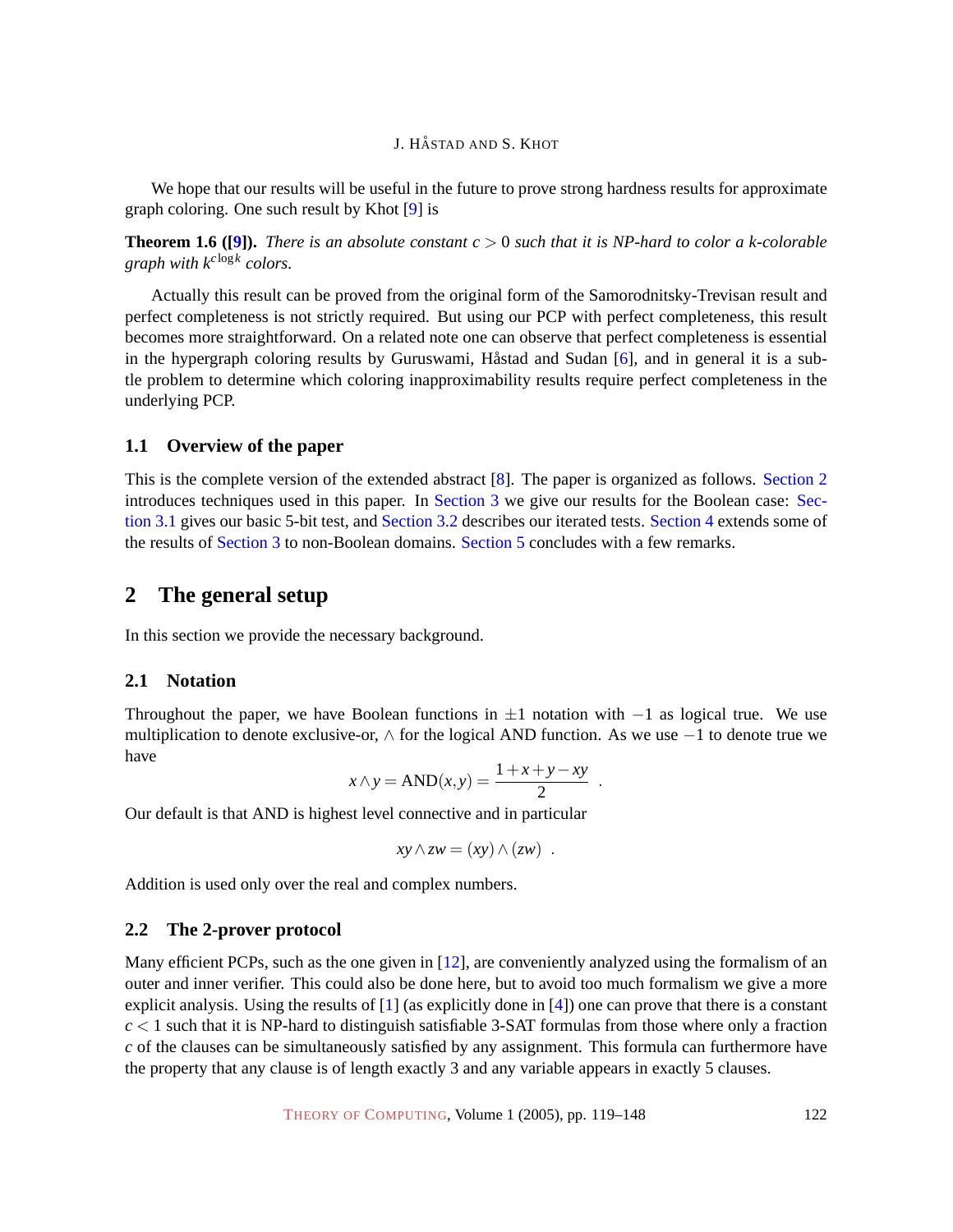Given a 3-SAT formula  $\varphi = C_1 \wedge C_2 \ldots \wedge C_m$  which is either satisfiable or where one can only satisfy a fraction *c* of the clauses, one can design a two-prover interactive proof system with verifier *V* as follows.

#### **Basic two-prover protocol**

- 1. *V* chooses a clause  $C_k$  uniformly at random and a variable  $x_j$ , again uniformly at random, appearing in  $C_k$ . *V* sends *k* to prover  $P_1$  and *j* to prover  $P_2$ .
- 2. *V* receives a value for  $x_j$  from  $P_2$  and values for all variables appearing in  $C_k$  from  $P_1$ . *V* accepts if the two values for  $x_j$  agree and the clause  $C_k$  is satisfied.

It is not difficult to see that if a fraction *c* of the clauses can be satisfied simultaneously then the optimal strategy of  $P_1$  and  $P_2$  convinces *V* with probability  $(2+c)/3$ . Thus it is NP-hard to distinguish the case when this probability is 1 and when it is some constant strictly smaller than 1. Note also that if we start with a formula where each variable appears the same number of times, *V* could first choose a random variable and then a random clause containing that variable and get the same distribution.

To make the gap larger, one runs this protocol *u* times in parallel resulting in the following protocol.

#### *u***-parallel two-prover protocol, 2PP(***u***)**

- 1. *V* chooses *u* clauses  $(C_{k_i})_{i=1}^u$  uniformly at random and for each *i*, *V* chooses a variable  $x_{j_i}$ , again uniformly at random, appearing in  $C_{k_i}$ . *V* sends  $(k_i)_{i=1}^u$  to prover  $P_1$  and  $(j_i)_{i=1}^u$  to prover  $P_2$ .
- <span id="page-4-2"></span>2. *V* receives values for  $(x_j)_{i=1}^u$  from  $P_2$  and values for all variables appearing in  $(C_{k_i})_{i=1}^u$  from  $P_1$ . *V* accepts if the two values for  $x_{j_i}$  agree for each *i* and all the picked clauses are satisfied.

We let *U* denote the set of variables sent to  $P_2$ , i.e.,  $(x_{j_i})_{i=1}^u$  while the set of variables that  $P_1$  gives values to is denoted by *W*. Note that  $U \subset W$ .

By the fundamental result by Raz  $[11]$ , the probability that the verifier accepts in  $2PP(u)$  when only a constant fraction  $c < 1$  of the clauses can be simultaneously satisfied is bounded by  $d_c^u$  for some absolute constant  $d_c < 1$ . Let us formulate these properties for future reference.

<span id="page-4-0"></span>**Theorem 2.1.** *Let 2PP*(*u*) *be the u parallel version of the basic two-prover protocol. Then if only a fraction c* < 1 *of the clauses of*  $\varphi$  *can be simultaneously satisfied, then no strategy of*  $P_1$  *and*  $P_2$  *can make the verifier accept with probability greater than*  $d_c^u$ *. Here*  $d_c < 1$  *is a constant that only depends on c.* 

#### <span id="page-4-1"></span>**2.3 Long codes**

To turn the protocol  $2PP(u)$  into a written proof that can be checked very efficiently, it is natural to, for each question to either  $P_1$  or  $P_2$ , write down the answer in coded form. As many other papers we use the *long code* introduced by Bellare et al. [\[3\]](#page-27-3).

**Definition 2.2.** The *long code* of an assignment  $x \in \{-1,1\}^t$  is obtained by writing down for each function  $f: \{-1, 1\}^t \to \{-1, 1\}$ , the value  $f(x)$ .

Thus the long code of a string of length *t* is a string of length  $2^{2^t}$ . Note that even though a prover is supposed to write down a long code for an assignment a cheating prover might write down a string which is not the correct long code of anything. We analyze such arbitrary tables by Fourier expansion.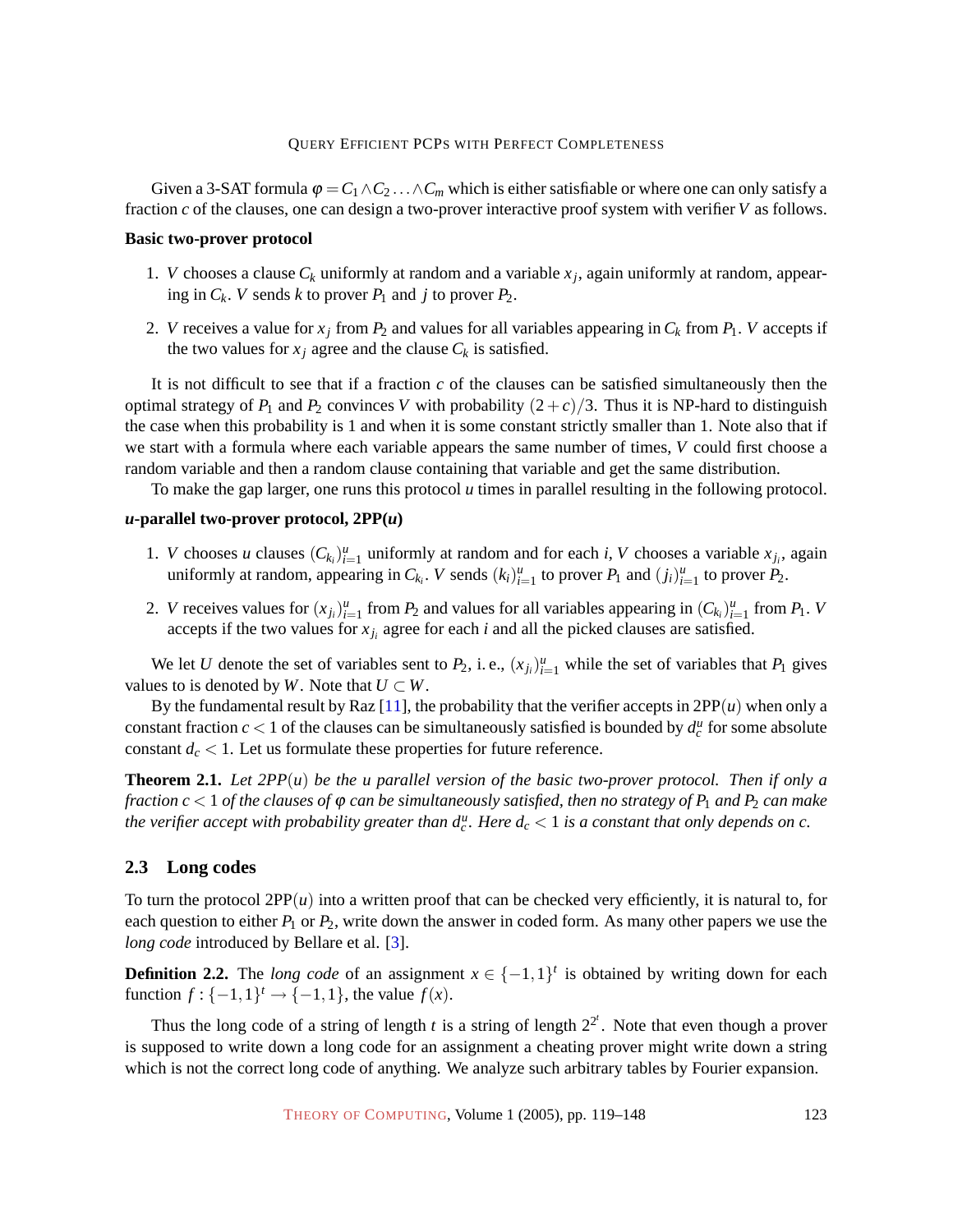#### **2.3.1 Fourier analysis**

In this section, we explain the basics of the Fourier method. Let

$$
\mathcal{F}=\left\{f\mid \{-1,1\}^t\rightarrow \{-1,1\}\right\}
$$

and consider the vector space of all "tables"  $A : \mathcal{F} \to \mathbb{R}$ . Here the addition of two tables is defined as pointwise addition and the dimension of this vector space is  $|\mathcal{F}| = 2^{2^t}$ . One can define a natural inner product on this space by letting the inner product of two tables  $A_1$  and  $A_2$  be

$$
\langle A_1, A_2 \rangle = 2^{-2^t} \sum_f A_1(f) A_2(f) .
$$

For  $\alpha \subseteq \{-1,1\}^t$ , let  $\chi_\alpha$  be a Boolean-valued (i. e.,  $\{-1,1\}$ -valued) table defined as

$$
\chi_{\alpha}(f) = \prod_{x \in \alpha} f(x) \quad \forall f \in \mathcal{F} .
$$

The  $\chi_{\alpha}$  are called *characters*. The characters are multiplicative, i.e.,

$$
\chi_{\alpha}(f_1f_2)=\chi_{\alpha}(f_1)\chi_{\alpha}(f_2) .
$$

The characters are in fact symmetric in  $\alpha$  and f but as we have used set notation for  $\alpha$  we have

<span id="page-5-0"></span>
$$
\chi_{\alpha_1}(f)\chi_{\alpha_2}(f) = \chi_{\alpha_1 \oplus \alpha_2}(f) \tag{2.1}
$$

where  $\alpha_1 \oplus \alpha_2$  is the exclusive-or of the characteristic vectors of the sets  $\alpha_1$  and  $\alpha_2$ . Put differently,  $\alpha_1 \oplus \alpha_2$  is the set which is the symmetric difference of  $\alpha_1$  and  $\alpha_2$ .

The set of characters (there are  $2^{2^t}$  of them) forms an orthonormal basis for the vector space. Thus any table *A* can be expressed as

$$
A(f) = \sum_{\alpha \subseteq \{-1,1\}^t} \hat{A}_{\alpha} \chi_{\alpha}(f) ,
$$

where  $\hat{A}_{\alpha}$  are real numbers called *Fourier coefficients*; they can found as

$$
\hat{A}_{\alpha} = \langle A, \chi_{\alpha} \rangle = 2^{-2^{t}} \sum_{f} \hat{A}(f) \chi_{\alpha}(f) .
$$

If *A* is Boolean valued, we have Parseval's identity  $\sum_{\alpha} \hat{A}_{\alpha}^2 = 1$ . If *A* is indeed a correct long code of a string  $x^{(0)}$  then  $\hat{A}_{\{x^{(0)}\}} = 1$  while all the other Fourier coefficients are 0.

In our protocols we pick a function uniformly and then often perform an analysis using the Fourier expansion. The following lemma is simple but powerful.

<span id="page-5-1"></span>**Lemma 2.3.** *Assume that f is picked with the uniform distribution then for*  $\alpha \neq 0$ *,* 

$$
E_f[\chi_\alpha(f)]=0
$$

*while*

$$
E_f[\chi_0(f)]=1.
$$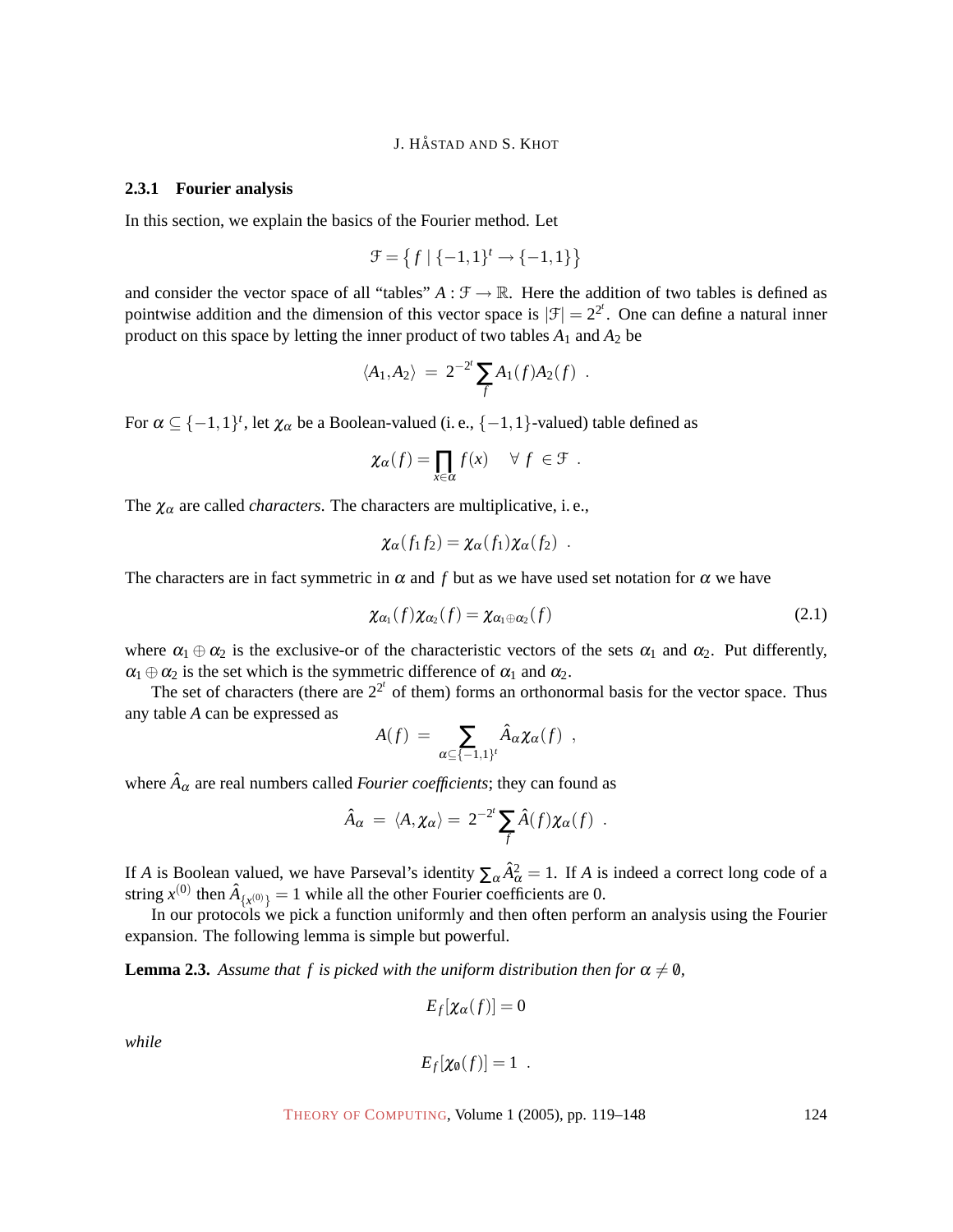Using this lemma together with  $(2.1)$  enables us to compute the expected value of products of characters in a simple way.

We can, to a limited extent, put some restrictions on the tables produced by the prover.

**Definition 2.4.** A table *A* is folded over true if  $A(f) = -A(-f)$  for any *f*.

<span id="page-6-3"></span>**Definition 2.5.** A table *A* is conditioned upon a function  $h: \{-1,1\}^t \rightarrow \{-1,1\}$ , if  $A(f) = A(f \wedge h)$  for any *f* .

To make sure that an arbitrary table is folded we access the table as follows. For each pair (*f*,−*f*) we choose (in some arbitrary but fixed way) one representative. If  $f$  is chosen, then if the value of the table is required at *f* it is accessed the normal way by reading  $A(f)$ . If the value at  $-f$  is required then in this case also *A*(*f*) is read but the result is negated. If −*f* is chosen from the pair the procedures are reversed.

Similarly we can make sure that a given table is properly conditioned by always reading  $A(f \wedge h)$ when the value for *f* is needed. Folding over true and conditioning can be done at the same time.

Let us now give the consequences of folding and conditioning for the Fourier coefficients. The proofs are easy and left to the reader but they can also be found in [\[14\]](#page-28-2).

<span id="page-6-1"></span>**Lemma 2.6.** If A is folded over true and  $\hat{A}_{\alpha} \neq 0$  then  $|\alpha|$  is odd and in particular  $\alpha$  is non-empty.

<span id="page-6-2"></span>**Lemma 2.7.** *If A is conditioned upon h and*  $\hat{A}_{\alpha} \neq 0$  *then for every*  $x \in \alpha$ ,  $h(x)$  *is true* (*i. e.,*  $h(x) = -1$ ).

We will be working with sets *U* and *W* with the property that  $U \subset W$  and we let  $\pi$  :  $\{-1,1\}^W \to$  $\{-1,1\}^U$  be the projection operator that maps an assignment on *W* to its subassignment on *U*. For every  $\beta \subseteq \{-1,1\}^W$ , let  $\pi(\beta) \subseteq \{-1,1\}^U$  be defined as

$$
\pi(\beta) = \{\pi(y) \mid y \in \beta\} .
$$

We also need an operator  $\pi_2$  defined as follows : for any  $\beta \subseteq \{-1,1\}^W$ ,  $\pi_2(\beta) \subseteq \{-1,1\}^U$  is the set of those *x* which have an odd number of preimages in  $\beta$ , i.e.,

$$
\pi_2(\beta) = \{x \mid x \in \{-1,1\}^U, \ |\beta \cap \pi^{-1}(x)| \text{ is odd} \} .
$$

Note that these projection operators depend on the identities of *U* and *W* but as no confusion is likely to arise we suppress this fact.

A function *f* with domain  $\{-1,1\}^U$  can naturally be extended to domain  $\{-1,1\}^W$  by simply using the value  $f(\pi(y))$ . We use the same symbol to denote this extended function and hope that no confusion arises. We have the following simple lemma.

<span id="page-6-0"></span>**Lemma 2.8.** *Let*  $\beta \subseteq \{-1,1\}^W$ *, U* ⊆ *W* and  $f: \{-1,1\}^U \rightarrow \{-1,1\}$ *, then* 

$$
\chi_{\beta}(f)=\chi_{\pi_2(\beta)}(f) .
$$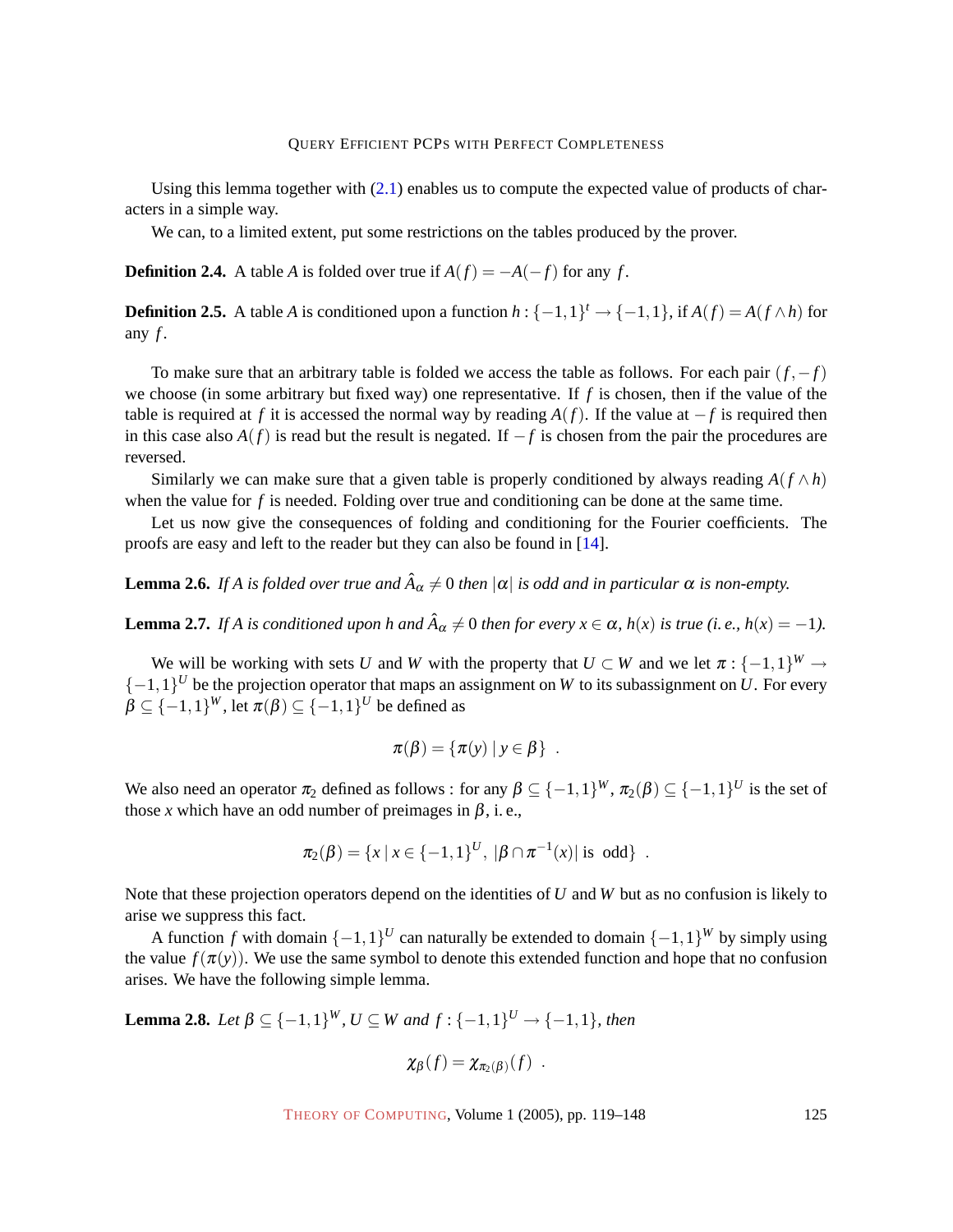# <span id="page-7-0"></span>**3 Efficient PCPs for Boolean domains**

In this section we convert  $2PP(u)$  to a PCP. We eliminate the provers by asking the prover to write down the answer to each question (in encoded form). Furthermore, remember that *U* is the set of *u* variables which are sent to  $P_2$  in the two-prover protocol. For each possible set *U* we ask the prover to write a table,  $A_U$ , which is supposed to be the long code of the answer by  $P_2$  on question *U*. We assume that  $A_U$ is folded over true.

Similarly *W* is the set of variables in the *u* clauses sent to  $P_1$  and let  $\varphi_W$  be the conjunction of the clauses chosen. In the PCP we have a table,  $B_W$ , which is a supposed to be the long code of the answer of  $P_1$  on question *W*. We assume that *B* is folded over true and conditioned upon  $\varphi_W$ .

#### <span id="page-7-1"></span>**3.1 Our basic test**

We have the following basic test, defined using the conventions above.

### **Basic PCP**

- 1. *V* chooses *U*, *W* and  $\varphi_W$  as in 2PP(*u*).
- 2. *V* chooses two functions *f* and *f'* on *U* uniformly at random (i.e.,  $f, f' : \{-1,1\}^U \rightarrow \{-1,1\}$ ).
- 3. *V* chooses two functions *g* and *g*' on *W* uniformly at random (i.e.,  $g, g' : \{-1, 1\}^W \to \{-1, 1\}$ ). *V* defines a third function *h* by setting, for each  $y \in \{-1,1\}^W$ ,  $h(y) = g(y)f(\pi(y))(g'(y) \wedge f'(\pi(y))).$
- 4. *V* accepts iff  $B_W(h) = B_W(g)A_U(f)(B_W(g') \wedge A_U(f')).$

We have the basic completeness lemma.

**Lemma 3.1.** *The completeness of the basic PCP is 1.*

*Proof.* In a correct proof of a correct theorem each table is a correct long code of a restriction of a given global assignment to the set in question. If we denote this assignment by *z* then  $B_W(h) = h(\pi^W(z))$ where  $\pi^W$  is the projection onto *W* and similarly for the other involved functions. The completeness now follows from the definition of *h*.  $\Box$ 

The main problem is to establish soundness.

<span id="page-7-2"></span>**Lemma 3.2.** *If the verifier in the basic test accepts with probability*  $(1+\delta)/2$  *then there exists a strategy* for  $P_1$  and  $P_2$  in 2PP $(u)$  that makes the verifier accept with probability  $\delta^{O(1)}.$  In particular if the protocol *2PP(u) is chosen to have sufficiently small soundness (by choosing u large enough), then the verifier in the basic test accepts with probability at most*  $(1+\delta)/2$ *.* 

*Proof.* For readability we drop the subscripts and use *A* instead of  $A_U$  and *B* instead of  $B_W$ . Consider the expression

$$
\frac{1+B(h)B(g)A(f)(B(g') \wedge A(f'))}{2}
$$

.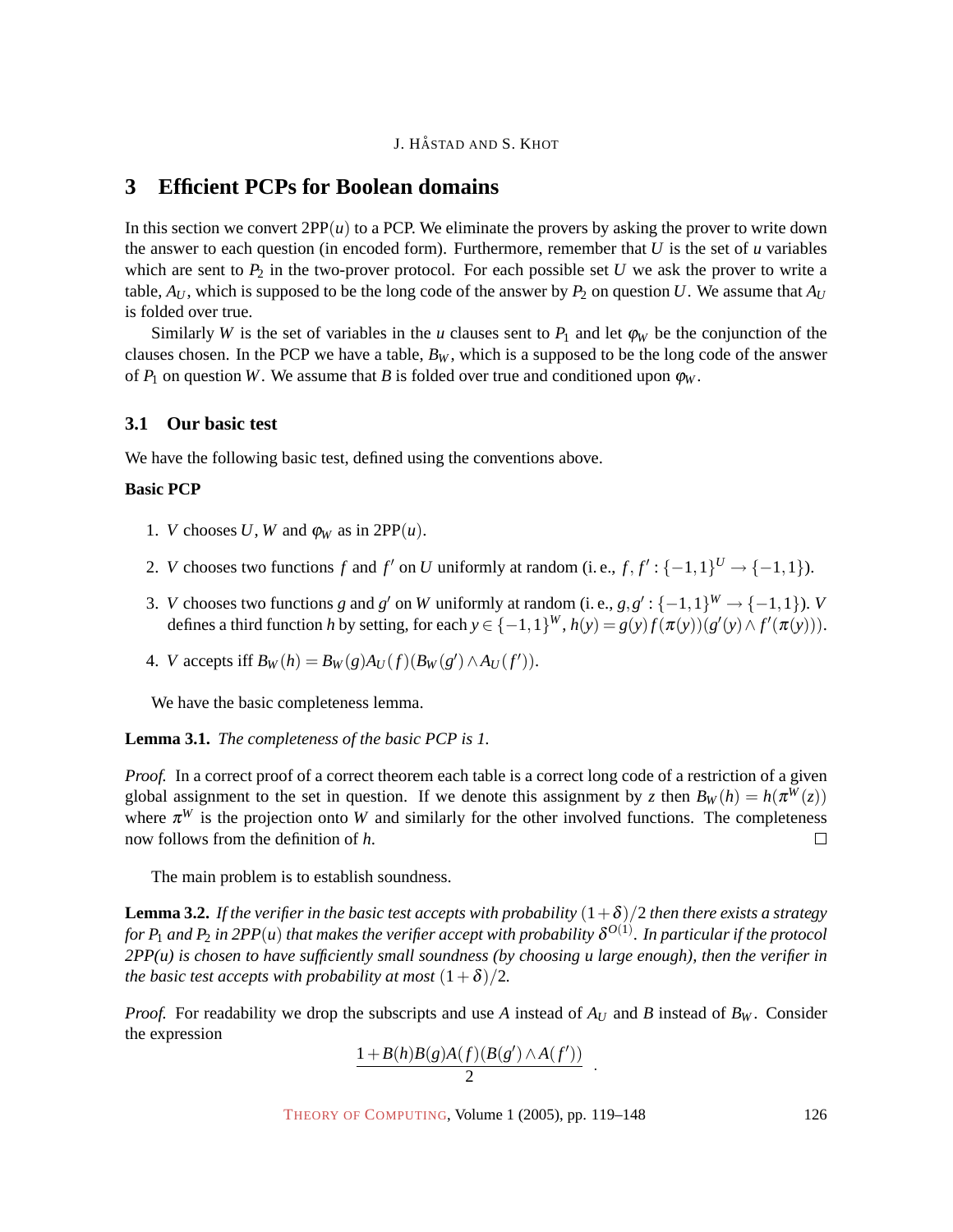This expression is 1 if the test accepts and 0 otherwise. Hence the probability of acceptance for the test is the expectation of this expression over the choice of  $f, f', g, g', U$ , and W. The hypothesis of the lemma implies that

<span id="page-8-3"></span>
$$
E_{f,f',g,g',U,W}[B(h)B(g)A(f)(B(g') \wedge A(f'))] = \delta . \tag{3.1}
$$

Fix  $U, W, f'$  and  $g'$  and let us study

$$
E_{f,g}[B(h)B(g)A(f)] .
$$

Replacing each function by its Fourier expansion we see that this equals

$$
\sum_{\beta_1,\beta_2,\alpha} \hat{B}_{\beta_1} \hat{B}_{\beta_2} \hat{A}_{\alpha} E_{f,g}[\chi_{\beta_1}(fg(f'\wedge g'))\chi_{\beta_2}(g)\chi_{\alpha}(f)]
$$

which, using  $(2.1)$  and [Lemma 2.8,](#page-6-0) can be simplified to

<span id="page-8-0"></span>
$$
\sum_{\beta_1,\beta_2,\alpha} \hat{\mathcal{B}}_{\beta_1} \hat{\mathcal{B}}_{\beta_2} \hat{\mathcal{A}}_{\alpha} E_{f,g} [\chi_{\beta_1} (f' \wedge g') \chi_{\beta_1 \oplus \beta_2}(g) \chi_{\pi_2(\beta_1) \oplus \alpha}(f)] \quad . \tag{3.2}
$$

Using [Lemma 2.3,](#page-5-1) the inner expected value is 0 unless  $\beta_1 = \beta_2 = \beta$  and  $\pi_2(\beta) = \alpha$  and otherwise it is 1. Thus the expected value in [\(3.2\)](#page-8-0) equals

$$
\sum_{\beta} \hat{B}_{\beta}^2 \hat{A}_{\pi_2(\beta)} \chi_{\beta}(f' \wedge g') ,
$$

and hence we need to analyze

<span id="page-8-1"></span>
$$
E_{f',g'}[\chi_{\beta}(f'\wedge g')(B(g')\wedge A(f'))] \ . \tag{3.3}
$$

We have  $a \wedge b = \frac{1}{2}$  $\frac{1}{2}(1+a+b-ab)$  and thus [\(3.3\)](#page-8-1) equals

<span id="page-8-2"></span>
$$
\frac{1}{2}\left(E[\chi_{\beta}(f'\wedge g')] + E[\chi_{\beta}(f'\wedge g')B(g')] + E[\chi_{\beta}(f'\wedge g')A(f')] - E[\chi_{\beta}(f'\wedge g')B(g')A(f')]\right) \quad . \tag{3.4}
$$

Fix the value of  $f'$  and let

$$
\beta' = \{ y \mid y \in \beta \ \land \ f'(\pi(y)) = -1 \} \ .
$$

When averaging over *g*<sup>'</sup>, the first and third expected values in [\(3.4\)](#page-8-2) are 0 unless  $\beta' = \emptyset$  while the second and the fourth expected values equal  $\hat{B}_{\beta'}$  and  $\hat{B}_{\beta'}A(f')$ , respectively. To estimate the first and third terms we note that the probability, over the choice of *f'*, that  $\beta'$  is empty is  $2^{-|\pi(\beta)|}$ . For the other terms we set

$$
\alpha = \{x \mid x \in \pi(\beta) \land f'(x) = -1\}
$$

and use the Cauchy-Schwarz inequality to obtain

<span id="page-8-4"></span>
$$
E_{f'}\left[|\hat{B}_{\beta'}|\right] = 2^{-|\pi(\beta)|} \sum_{\alpha \subseteq \pi(\beta)} |\hat{B}_{\beta \cap \pi^{-1}(\alpha)}| \le 2^{-|\pi(\beta)|/2} \left(\sum_{\alpha \subseteq \pi(\beta)} \hat{B}_{\beta \cap \pi^{-1}(\alpha)}^2\right)^{1/2} \le 2^{-|\pi(\beta)|/2} . \tag{3.5}
$$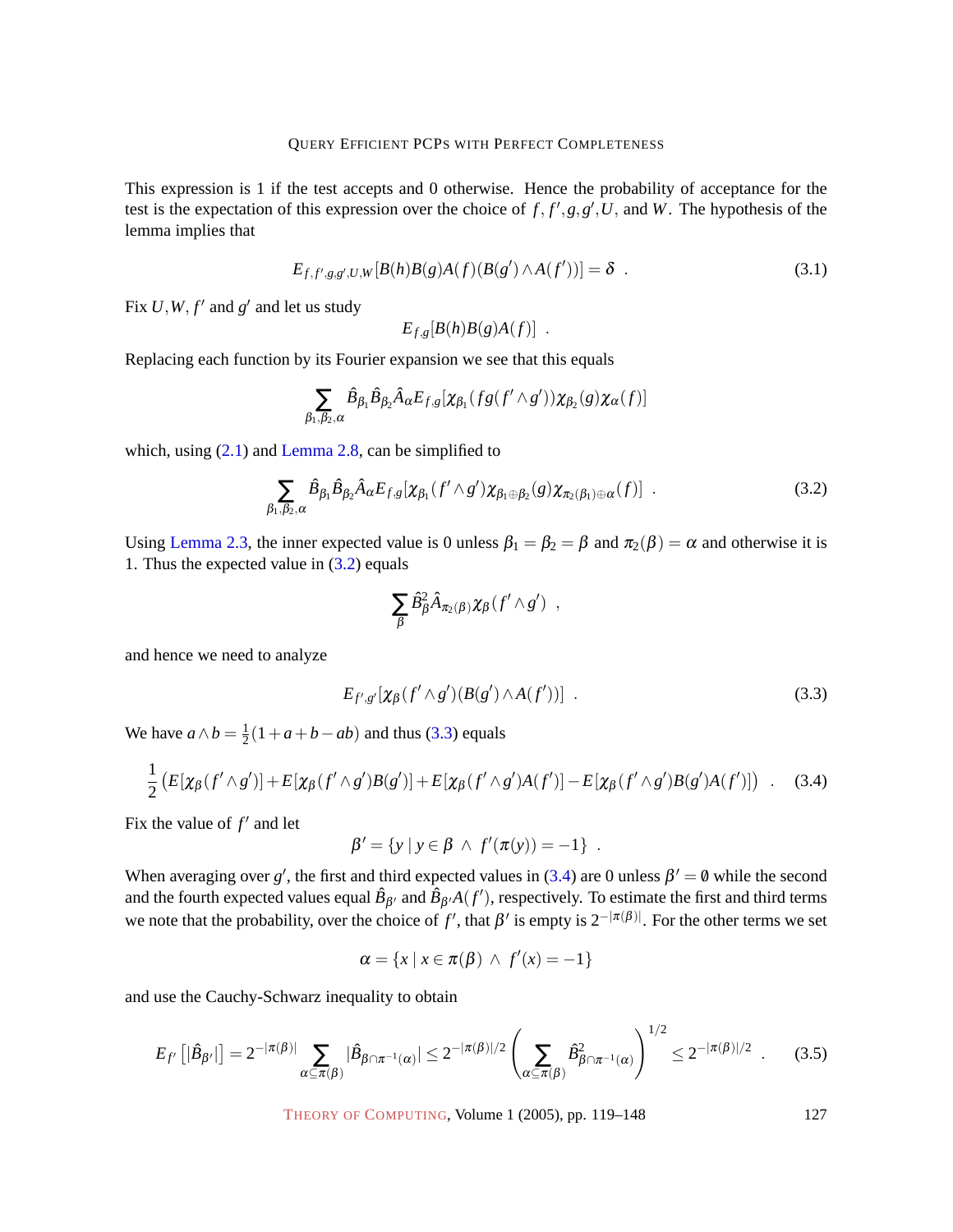This implies that we get an overall upper bound on the left hand side of  $(3.1)$  as

<span id="page-9-0"></span>
$$
E_{U,W}\left[\sum_{\beta}\hat{B}_{\beta}^{2}|\hat{A}_{\pi_{2}(\beta)}|(2^{-|\pi(\beta)|}+2^{-|\pi(\beta)|/2})\right] \leq E_{U,W}\left[\sum_{\beta}\hat{B}_{\beta}^{2}|\hat{A}_{\pi_{2}(\beta)}|2^{1-|\pi(\beta)|/2}\right],
$$
(3.6)

and hence this expression is at least  $\delta$ . We use this to establish good strategies for  $P_1$  and  $P_2$ . We first establish that some parts of the given sum are small. We have the following result from [\[14,](#page-28-2) Lemma 6.9]

<span id="page-9-2"></span>
$$
E_U\left[|\pi(\beta)|^{-1}\right] \le |\beta|^{-c} \quad , \tag{3.7}
$$

where *c* is a constant and in fact  $c = \frac{1}{35}$  is possible. Note that the expectation is taken only over *U* and is true for any *W*.

Let  $S_\delta = (4(6+2\log\delta^{-1})/\delta)^{1/c}$  and consider any  $\beta$  of size at least  $S_\delta$ . Since

$$
E[|\pi(\beta)|^{-1}] \leq \delta/4(6+2\log\delta^{-1})^{-1} ,
$$

we conclude that the probability that  $|\pi(\beta)| \le (6+2\log\delta^{-1})$  is upper bounded by  $\delta/4$ . Thus for any  $\beta$ of size at least  $S_{\delta}$  we have

$$
E_U[2^{1-|\pi(\beta)|/2}]\leq Pr[|\pi(\beta)|\leq (6+2\log\delta^{-1})]+2^{2+\log\delta^{-1}}\leq \frac{\delta}{4}+\frac{\delta}{4}=\frac{\delta}{2}
$$

and hence discarding terms with  $|\beta| \ge S_\delta$  in [\(3.6\)](#page-9-0) still keeps a sum of expected value at least  $\delta/2$ .

Furthermore since  $\sum_{\beta} \hat{B}_{\beta}^2 = 1$  we can discard any term with  $|\hat{A}_{\pi_2(\beta)}| \le \delta/4$  and not reduce the sum by more than  $\delta/4$ . We conclude that the sum which is the right hand side of [\(3.6\)](#page-9-0) is at least  $\delta/4$  even if we restrict summation to  $\beta$  of size at most  $S_\delta$  and such that  $|\hat{A}_{\pi_2(\beta)}| \ge \delta/4$ .

Now consider the following strategy for the provers  $P_1$  and  $P_2$ . On receiving *W*,  $P_1$  chooses  $\beta$  with probability  $\hat{B}^2_\beta$  and returns a random  $y\in\beta$ . Similarly on receiving a  $U,P_2$  chooses  $\alpha$  with probability  $\hat{A}^2_\alpha$ and returns a random  $x \in \alpha$ . We note that since A, B are folded over true, by [Lemma 2.6,](#page-6-1) the sets  $\alpha$  and β selected by the provers are always nonempty. Also, since *B* is conditioned upon  $φ<sub>W</sub>$ , by [Lemma 2.7,](#page-6-2) every  $y \in \beta$  satisfies the formula  $\varphi_W$ . The success-probability of the given strategy is at least

<span id="page-9-1"></span>
$$
E_{U,W}\left[\sum_{\beta}\hat{B}_{\beta}^{2}\hat{A}_{\pi_{2}(\beta)}^{2}|\beta|^{-1}\right]
$$
 (3.8)

If we restrict summation to  $|\beta| \leq S_\delta$  and  $|\hat{A}_{\pi_2(\beta)}| \geq \delta/4$ , [\(3.8\)](#page-9-1) is at least

$$
S_{\delta}^{-1}\delta/4\,E_{U,W}\left[\sum_{\beta:|\beta|\leq S_{\delta},|\hat{A}_{\pi_2(\beta)}|\geq \delta/4}\hat{B}_{\beta}^2|\hat{A}_{\pi_2(\beta)}|\right]
$$

and, by the above reasoning, this expected value is at least  $\delta/4$  and we get a lower bound  $S_8^{-1}$  $\delta^{-1}(\delta/4)^2$  for the success probability of the provers. This completes the proof of [Lemma 3.2.](#page-7-2)

The basic test reads 5 bits  $(b_1, b_2, b_3, b_4, b_5)$  of the proof and checks whether  $b_1b_2b_3(b_4 \wedge b_5) = 1$ which is same as  $b_1 = b_2 \oplus b_3 \oplus (b_4 \wedge b_5)$  in  $\{0,1\}$  notation. [Theorem 1.2](#page-2-0) now follows by a standard procedure of replacing the bits in the proof by variables and asking for a proof that maximizes the acceptance probability.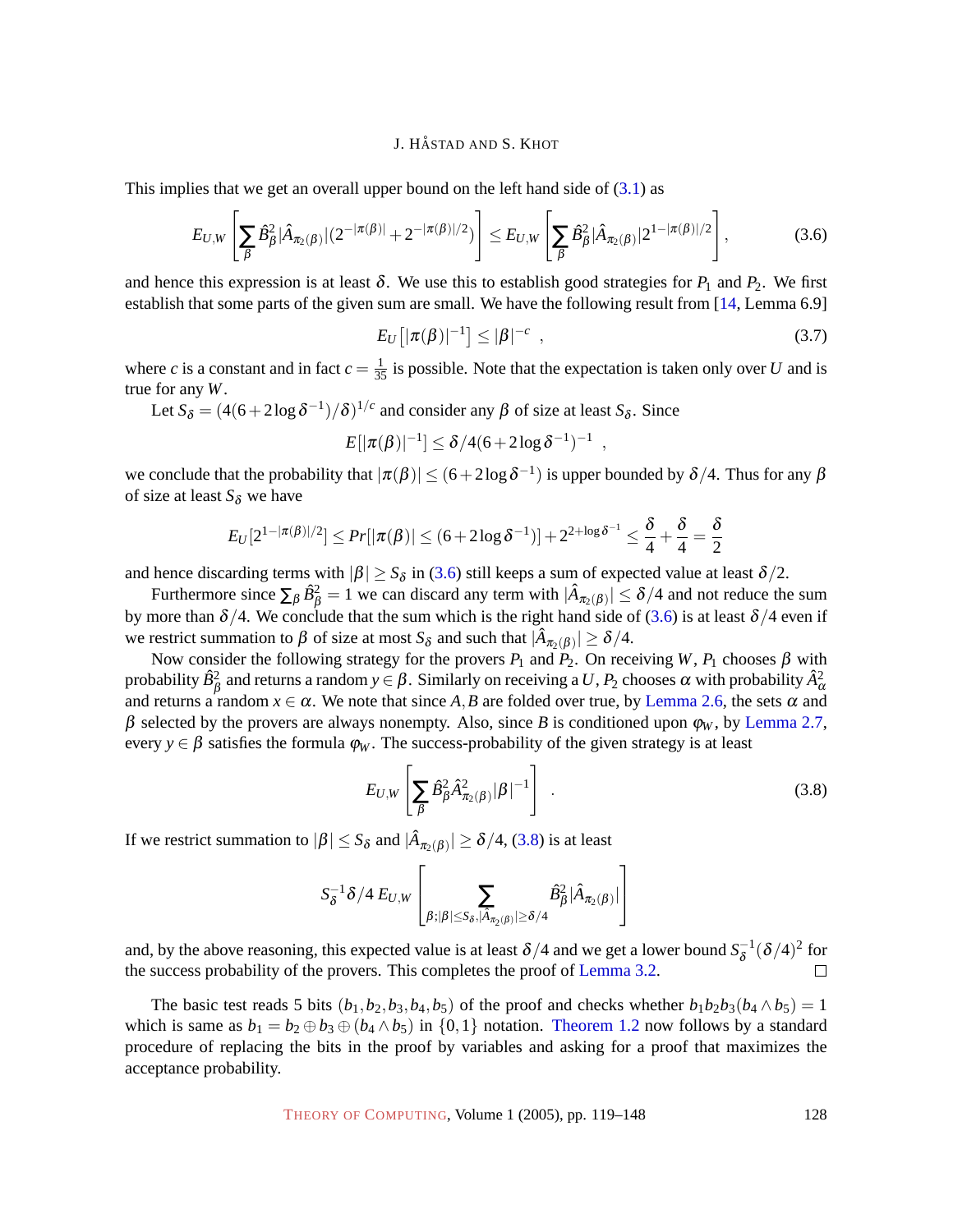#### <span id="page-10-0"></span>**3.2 Iterated tests**

We now extend our basic test in a query efficient way. We pick one set *U* and on it we pick *k* functions  $(f_i)_{i=1}^k$  and k functions  $(f'_j)_{j=1}^k$  and k sets  $(W_i)_{i=1}^k$  each with its pair of functions  $(g_i, g'_i)$ . Each  $W_i$  is picked uniformly from the set of possible companion in  $2PP(u)$  to the already picked *U*. Thus for each *l*,  $(U, W_l)$  appears with the same probability as  $(U, W)$  in 2PP $(u)$ . Note that  $W_l$  is not independent of  $W_{l'}$ for  $l \neq l'$  as they are companions of the same *U*.

We perform the basic test for a certain set of quadruples  $(f_i, f'_j, g_i, g'_i)$ . We give strong analyses in two cases each utilizing  $k^2$  quadruples. One is given by the constraint  $i = j$  and is analyzed very much as Samorodnitsky and Trevisan [\[12\]](#page-28-4) analyzed their tests. We call it the "complete bipartite PCP".

The other set of  $k^2$  quadruples is given by all triples  $(i, j, l)$  such that  $i + j + l = 0$  mod k. The key property of this set of triples is that any two different triples have at most one coordinate in common. Hence we call it the "almost disjoint sets PCP". This analysis, done in the style of Håstad and Wigderson [\[15\]](#page-28-5), is substantially simpler and hence we give this proof first.

In either case we get a test that reads  $4k + k^2$  bits, has perfect completeness and soundness only marginally higher than  $2^{-k^2}$ . [Theorem 1.1](#page-1-0) can therefore be obtained either from [Theorem 3.3](#page-10-1) below which analyzes the almost disjoint sets PCP or [Theorem 3.4](#page-13-0) which analyzes the complete bipartite test.

#### **3.2.1 The almost disjoint sets PCP**

We first define the test which is an iteration of the basic test studied in the last section. The test depends on the parameter *u* used in  $2PP(u)$  but we keep this dependence implicit to simplify notation.

textbf *k*-iterated almost disjoint sets PCP

- 1. *V* chooses *U* as in  $2PP(u)$ .
- 2. *V* chooses independently *k* sets  $(W_l)_{l=1}^k$ , that can appear with *U* in 2PP $(u)$ . Each  $W_l$  is chosen with the distribution induced by  $2PP(u)$ , i.e., the distribution of the pair  $U, W_l$  is the same as the distribution of  $U$ ,  $W$  in  $2PP(u)$ .
- 3. *V* chooses 2*k* functions  $(f_i)_{i=1}^k$  and  $(f'_j)_{j=1}^k$  on *U* uniformly at random.
- 4. For each  $l, 1 \le l \le k$ , *V* chooses two functions  $g_l$  and  $g'_l$  on  $W_l$  uniformly at random.
- 5. For each triple *i*, *j*,*l* such that  $i + j + l \equiv 0 \mod k$  define a function  $h_{ijl}$  by setting for each  $y \in$  $\{-1,1\}^{W_l}, h_{ijl}(y) = g_l(y) f_i(\pi(y)) (g'_l(y) \wedge f'_j(\pi(y))).$
- 6. V accepts iff  $B_{W_l}(h_{ijl}) = B_{W_l}(g_l)A_U(f_i)(B_{W_l}(g_l') \wedge A_U(f_j'))$  for all  $i + j + l \equiv 0 \mod k$ .

We have the following theorem.

<span id="page-10-1"></span>**Theorem 3.3.** The k-iterated almost disjoint sets test has completeness 1 and soundness  $2^{-k^2} + d_c^{\Omega(u)}$ , *where d<sup>c</sup> is the constant from [Theorem 2.1](#page-4-0) and u is the parameter of the underlying 2-prover protocol.*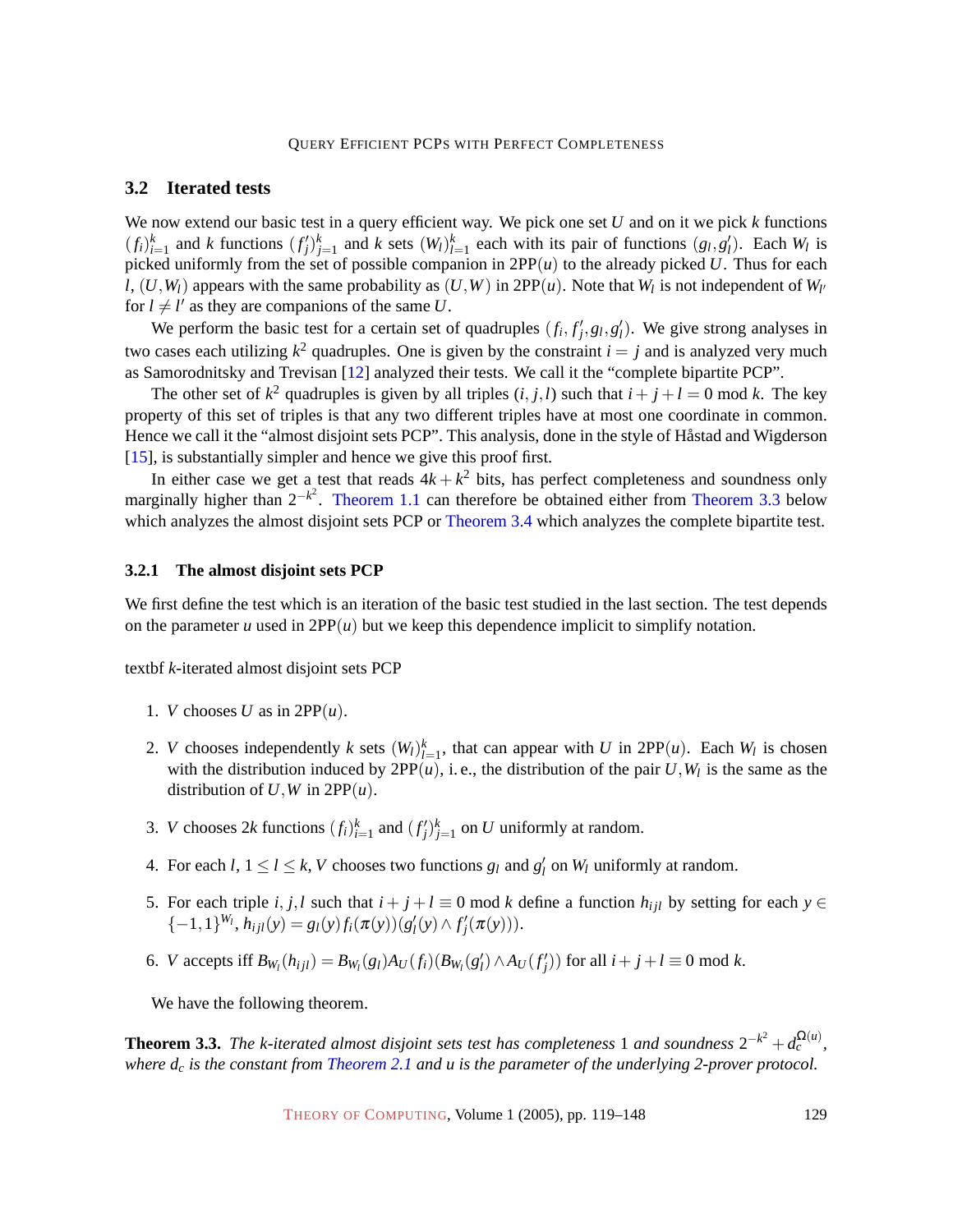*Proof.* The completeness follows from that of the basic test and we need to analyze the soundness. For readability let us replace  $A_U$  by  $A$  and  $B_{W_l}$  by  $B_l$ . Let  $Z_0$  denote the set of all triples  $(i, j, l)$  such that  $i + j + l \equiv 0 \pmod{k}$ .

Let  $Acc(i, j, l)$  be a variable that indicates whether the test given by the triple  $(i, j, l)$  accepts, taking the value 1 if it does and −1 otherwise. Clearly

$$
Acc(i, j, l) = B_l(h_{ijl})B_l(g_l)A(f_i)(A(f'_j) \wedge B_l(g'_l)) .
$$

Consider

$$
\prod_{(i,j,l)\in Z_0} \frac{1+\text{Acc}(i,j,l)}{2} = 2^{-k^2} \sum_{S \subseteq Z_0} \prod_{(i,j,l)\in S} \text{Acc}(i,j,l) \tag{3.9}
$$

This number equals 1 if the test accepts and is 0 otherwise and thus its expected value is the probability that the test accepts. The term in the right hand side sum with  $S = \emptyset$  equals 1 and to establish the theorem it is sufficient to establish that any other term is bounded by  $d_c^{\Omega(u)}$ . Let  $\Pi_S$  be the term corresponding to *S*  $\neq$  *θ* and let *T<sub>S</sub>* be the expectation of Π<sub>*S*</sub>. We go on to establish strategies for *P*<sub>1</sub> and *P*<sub>2</sub> which makes the verifier in 2PP(*u*) accept with probability  $|T_S|^{O(1)}$ . This is clearly sufficient to establish the theorem.

Suppose without loss of generality that  $(k, k, k) \in S$  and let us fix the values of  $f_i$ ,  $i \neq k$ ,  $f'_j$ ,  $j \neq k$  and  $(W_l, g_l, g'_l)$  for  $l \neq k$  in such a way that the conditional expectation of  $\Pi_S$  remains at least  $T_S$ . As the sets in  $Z_0$  only intersect in one point we can, up to a factor  $\pm 1$ , write  $\Pi_s$  as

<span id="page-11-0"></span>
$$
Acc(k,k,k) \prod_{(k,j,l)\in S,j,l\neq k} Acc(k,j,l) \prod_{(i,k,l)\in S,i,l\neq k} Acc(i,k,l) \prod_{(i,j,k)\in S,i,j\neq k} Acc(i,j,k)
$$
(3.10)

as the rest of the variables are fixed. The three products of [\(3.10\)](#page-11-0) can be written as  $A^{(1)}(f_k)$ ,  $A^{(2)}(f'_k)$  and  $B^{(1)}(g_k, g'_k)$  respectively, for some Boolean functions  $A^{(1)}$ ,  $A^{(2)}$  and  $B^{(1)}$ .

Expanding the definition of Acc(*k*,*k*,*k*) and using  $x \wedge y = \frac{1+x+y-xy}{2}$  $\frac{f(y-x)}{2}$  for  $A(f'_k) \wedge B_k(g'_k)$  we see that [\(3.10\)](#page-11-0) can be written as the sum of four terms of the form

<span id="page-11-1"></span>
$$
B_k(h_{kkk})A'(f_k)A''(f'_k)C(g_k,g'_k) , \qquad (3.11)
$$

each with a coefficient  $1/2$ , for some Boolean functions A', A'' and C closely related to  $A^{(1)}$ ,  $A^{(2)}$  and  $B^{(1)}$ . To be more precise

$$
A'(f_k) = A(f_k)A^{(1)}(f_k) ,
$$
  
\n
$$
A''(f'_k) = A^{(2)}(f'_k) \text{ or } A''(f'_k) = A(f'_k)A^{(2)}(f'_k) ,
$$

and

$$
C(g_k, g'_k) = B_k(g_k)B^{(1)}(g_k, g'_k) \text{ or } C(g_k, g'_k) = B_k(g_k)B_k(g'_k)B^{(1)}(g_k, g'_k) .
$$

We want to prove that if the expectation of  $(3.10)$  is large then the provers  $P_1$  and  $P_2$  in the two prover game can convince the verifier of that protocol to accept with high probability. To this end we use the tables in the given PCP to construct strategies for  $P_1$  and  $P_2$ . We need to be slightly careful since not all derived tables can be used by a given prover as it might depend on information not available to this particular prover.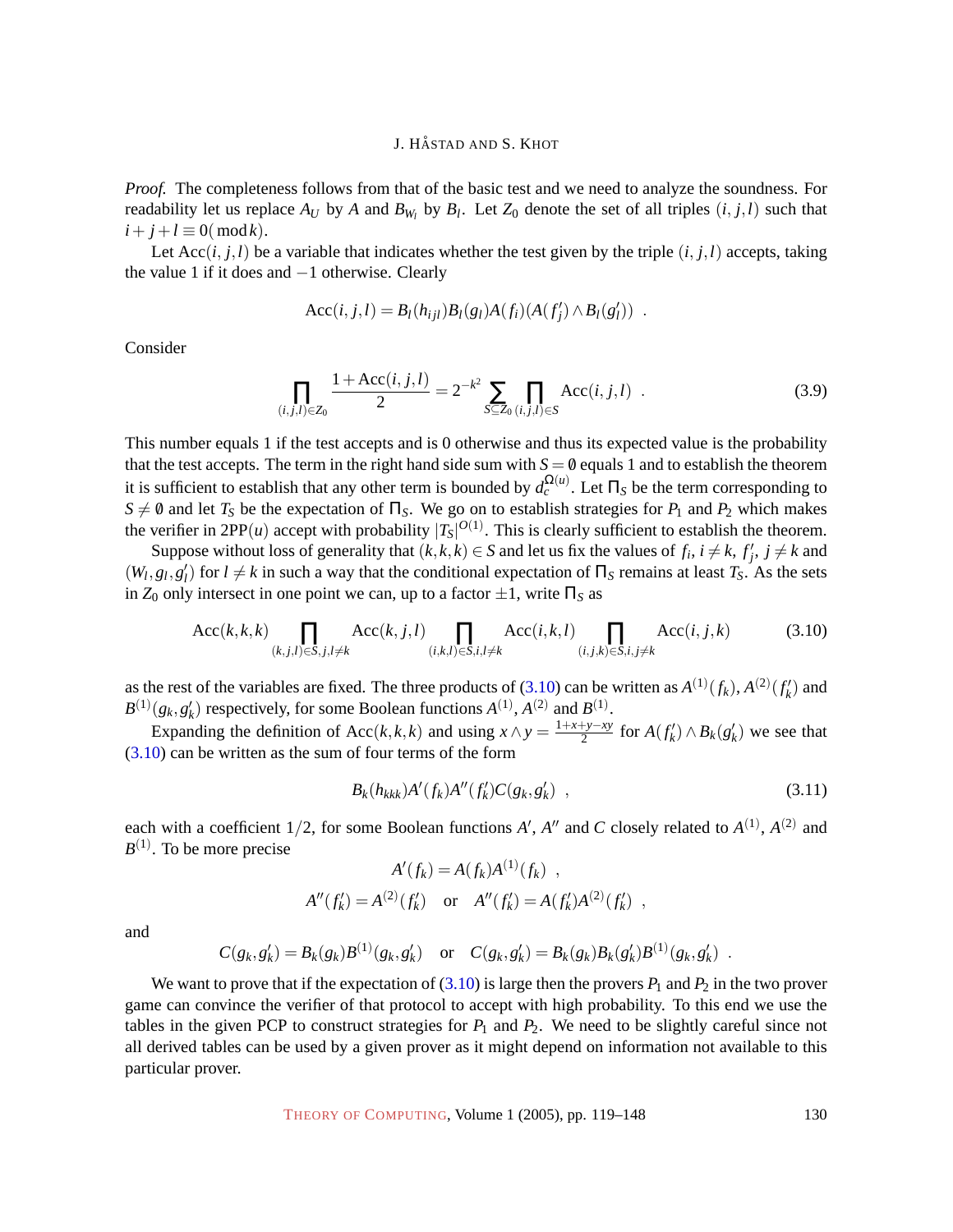In the present situation the functions  $A'$  and  $A''$  depend only on  $U$  and the fixations made and hence are available for player  $P_2$  to design a strategy.  $B_k$  is the original long code on  $W_k$  and hence is useful for extracting a strategy for  $P_1$ . Finally C is a function that depends on both U and  $W_k$  and as this is not fully known to either  $P_1$  or  $P_2$ ,  $C$  is not useful for designing strategies.

Since we only have one remaining object of each type, let us for readability discard the index replacing  $f_k$  by  $f$ ,  $W_k$  by  $W$ , etc.

We now want to compute the expected value of  $(3.11)$  over random choices of *f*, *f'*, *g* and *g'*. Expanding all factors except  $A''(f')$  by the Fourier transform we get

<span id="page-12-0"></span>
$$
\sum_{\alpha,\beta,\gamma,\gamma'} \hat{A}'_{\alpha} \hat{B}_{\beta} \hat{C}_{\gamma,\gamma'} E_{f,f',g,g'} \left[ \chi_{\alpha}(f) \chi_{\beta}(gf(f' \wedge g')) \chi_{\gamma}(g) \chi_{\gamma}(g') A''(f') \right] \ . \tag{3.12}
$$

Taking the expectation over *f* we see, using [Lemma 2.3,](#page-5-1) that any term with  $\alpha \neq \pi_2(\beta)$  vanishes while if we have equality the expectation is 1. Similarly, considering the expectation over  $g$ , we see that only terms with  $\beta = \gamma$  give a nonzero contribution. Finally, fixing  $f'$  and considering expectation over  $g'$ , we see that only terms with  $\gamma' = \beta \cap \pi^{-1}(f'^{-1}(-1))$  remain nonzero.

This implies that  $(3.12)$  reduces to

$$
E_{U,W,f'}\left[\sum_{\beta}\hat{A}'_{\pi_2(\beta)}\hat{B}_{\beta}\hat{C}_{\beta,\beta\cap\pi^{-1}(f'^{-1}(-1))}A''(f')\right]
$$
(3.13)

and, fixing *U* and *W*, let us estimate

<span id="page-12-1"></span>
$$
E_{f'}\left[\sum_{\beta}\hat{A}'_{\pi_2(\beta)}\hat{B}_{\beta}\hat{C}_{\beta,\beta\cap\pi^{-1}(f'^{-1}(-1))}A''(f')\right].
$$
\n(3.14)

Towards this end we have

$$
|E_{f'}[\hat{C}_{\beta,\beta \cap \pi^{-1}(f'^{-1}(-1))}A''(f')]| \leq E_{f'}[|\hat{C}_{\beta,\beta \cap \pi^{-1}(f'^{-1}(-1))}||] \leq (3.15)
$$
  

$$
2^{-|\pi(\beta)|} \sum_{\alpha' \subseteq \pi(\beta)} |\hat{C}_{\beta,\beta \cap \pi^{-1}(\alpha')}| \leq 2^{-|\pi(\beta)|/2} \left(\sum_{\alpha' \subseteq \pi(\beta)} \hat{C}_{\beta,\beta \cap \pi^{-1}(\alpha')}^2\right)^{1/2}.
$$

Substituting this estimate into  $(3.14)$  we get the upper estimate

$$
\sum_{\beta} |\hat{A}'_{\pi_2(\beta)} \hat{B}_{\beta}| 2^{-|\pi(\beta)|/2} \left( \sum_{\alpha' \subseteq \pi(\beta)} \hat{C}_{\beta, \beta \cap \pi^{-1}(\alpha')}^2 \right)^{1/2}
$$
(3.16)

and applying the Cauchy-Schwarz inequality over  $\beta$  this is bounded by

$$
\left(\sum_{\beta} \hat{B}_{\beta}^{2} \hat{A}_{\pi_{2}(\beta)}^{2} 2^{-|\pi(\beta)|}\right)^{1/2} \left(\sum_{\beta,\beta_{1}} \hat{C}_{\beta,\beta_{1}}^{2}\right)^{1/2} \leq \left(\sum_{\beta} \hat{B}_{\beta}^{2} \hat{A}_{\pi_{2}(\beta)}^{2} 2^{-|\pi(\beta)|}\right)^{1/2}, \tag{3.17}
$$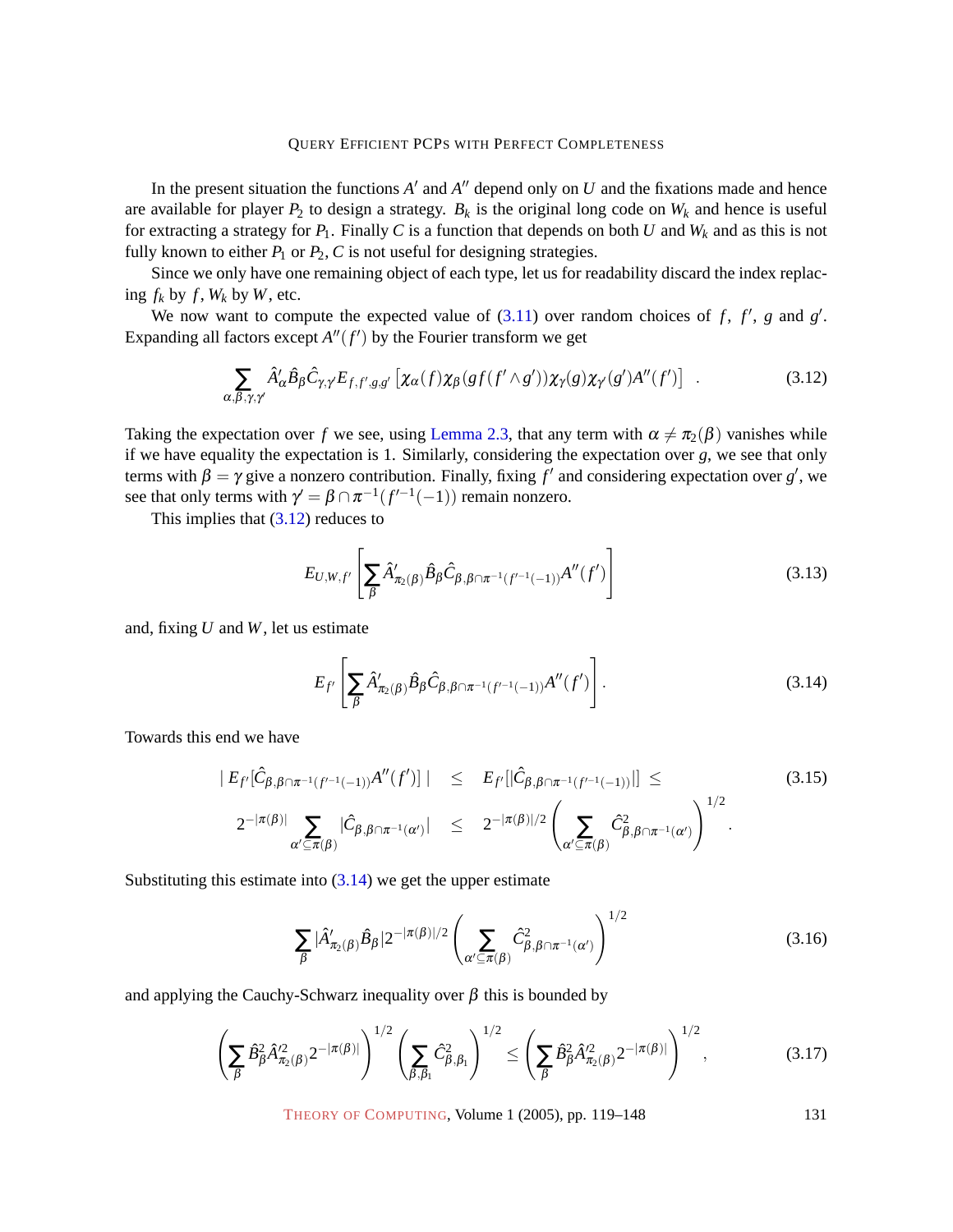which is our final upper bound for the absolute value of the expectation of  $\Pi_S$  when *U* and *W* are fixed. As  $E[X^2] \ge E[X]^2$  we have

$$
E_{U,W}\left[\sum_{\beta}\hat{B}_{\beta}^2\hat{A}'^2_{\pi_2(\beta)}2^{-|\pi(\beta)|}\right]\geq E_{U,W}\left[|E_{f,f',g,g'}[\Pi_S]|^2\right]\geq E_{U,W}\left[|E_{f,f',g,g'}[\Pi_S]|\right]^2\geq E[\Pi_S]^2\geq T_S^2\enspace.
$$

The rest of the proof now follows along the same lines as end of the proof for the basic test. In that proof we had established that the right hand side of [\(3.6\)](#page-9-0) was large and used this to derive strategies for the provers. We now have proved that a very similar sum is large. The fact that we have replaced  $\hat{A}_{\pi_2(\beta)}$ by  $\hat{A}^2_{\pi_2(\beta)}$  is only to our advantage. As *A'* is a derived table we cannot make sure that it is folded over true and thus when  $P_2$  picks  $\alpha$  with probability  $\hat{A}'^2_\alpha$  the set  $\alpha$  might be empty. In this case  $P_2$  might return any assignment and we assume that the verifier rejects in this case. This does not disturb the analysis as *B* is folded over true and hence  $|\beta|$  is odd which implies that  $\pi_2(\beta)$  is nonempty.  $\Box$ 

#### **3.2.2 The bipartite graph test**

In this section we study the following test.

#### *k***-iterated bipartite graph PCP**

- 1. *V* chooses *U* as in  $2PP(u)$ .
- 2. *V* chooses independently *k* sets  $(W_l)_{l=1}^k$ , that can appear with *U* in 2PP $(u)$ . Each  $W_l$  is chosen with the distribution induced by  $2PP(u)$ , i.e., the distribution of the pair  $U, W_l$  is the same as the distribution of  $U$ ,  $W$  in  $2PP(u)$ .
- 3. *V* chooses 2*k* functions  $(f_i)_{i=1}^k$  and  $(f_i')_{i=1}^k$  on *U* uniformly at random.
- 4. For each  $l, 1 \le l \le k$ , *V* chooses two functions  $g_l$  and  $g'_l$  on  $W_l$  uniformly at random.
- 5. For each pair *i*,*l* define a function  $h_{il}$  by setting for each  $y \in \{-1,1\}^{W_l}$ ,

$$
h_{il}(y) = g_l(y) f_i(\pi(y)) (g'_l(y) \wedge f'_i(\pi(y))) .
$$

6. *V* accepts iff  $B_{W_l}(h_{il}) = B_{W_l}(g_l)A_U(f_i)(B_{W_l}(g_l') \wedge A_U(f_i'))$  for all  $1 \le i, l \le k$ .

<span id="page-13-0"></span>We have the following theorem.

**Theorem 3.4.** *The bipartite graph test has completeness* 1 *and soundness*  $2^{-k^2} + d_c^{\Omega(u)}$ *.* 

*Proof.* The completeness is again not difficult and we leave it the reader to verify that indeed *V* always accepts a correct proof for a correct statement.

In the analysis of the soundness let us use notation similar to the one used in the previous proof, e.g., writing  $B_l$  instead of  $B_{W_l}$  and  $A$  instead of  $A_U$ . Also define

$$
Acc(i, l) = B_l(h_{il})B_l(g_l)A(f_i)(A(f'_i) \wedge B_l(g'_l)) ,
$$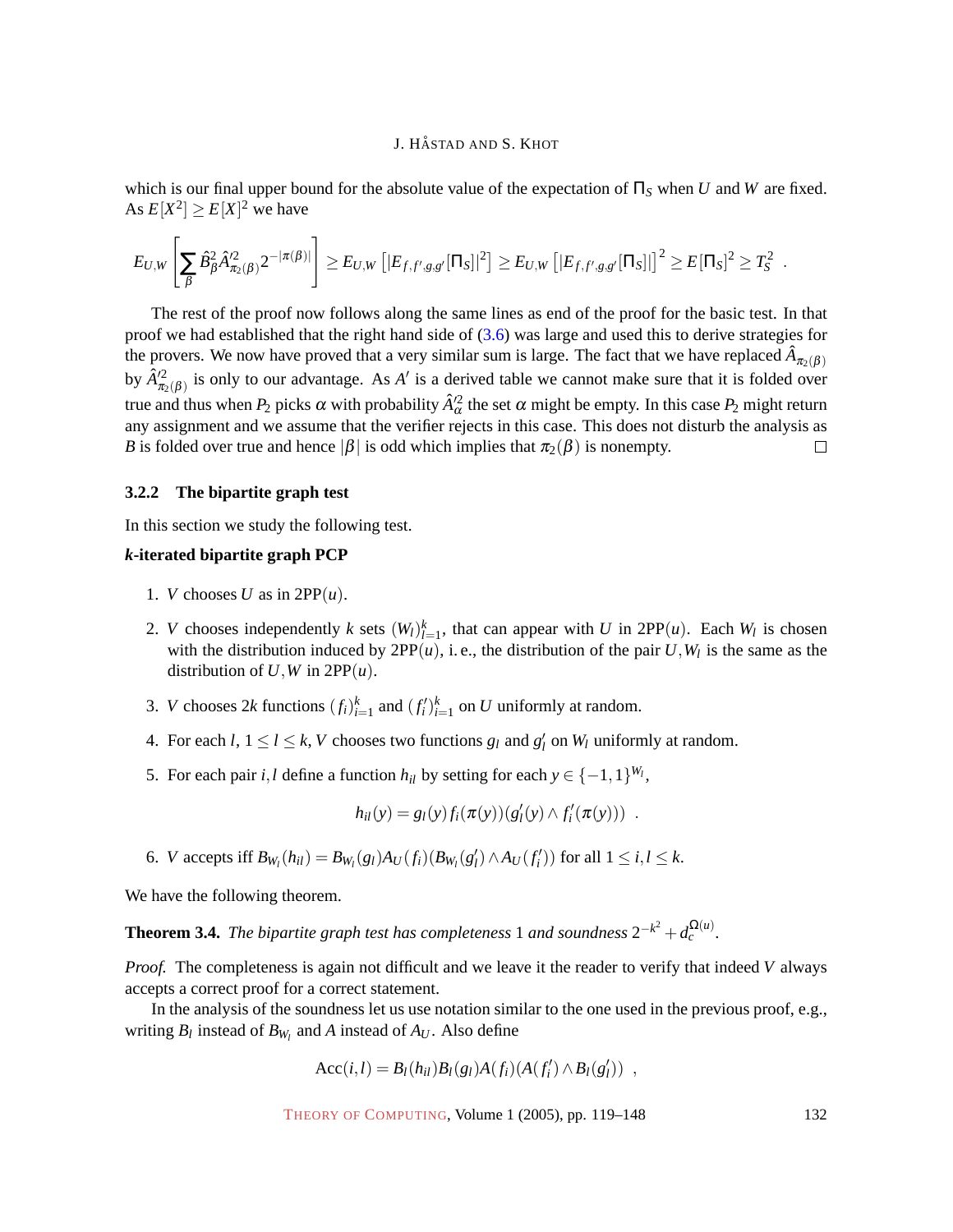which is 1 if the test involving *h<sub>il</sub>* accepts and −1 if the test fails. Now we want to calculate the expected value of

<span id="page-14-1"></span>
$$
\prod_{(i,l)\in[k]\times[k]} \frac{1+\text{Acc}(i,l)}{2} = 2^{-k^2} \sum_{S\subseteq[k]\times[k]} \prod_{(i,l)\in S} \text{Acc}(i,l) \tag{3.18}
$$

Let  $T<sub>S</sub>$  be the expectation of the product for *S* and the goal is again to, for any nonempty set *S*, give a prover-strategy with success rate  $|T_S|^{O(1)}$ . We start by, as already done in [\[12\]](#page-28-4), reducing to the case of special *S* and let  $T_{2d}$  be the result when *S* is the edge set of the complete bipartite graph on  $[2] \times [d]$ .

<span id="page-14-2"></span>**Lemma 3.5 ([\[12\]](#page-28-4)).** For any nonempty S, there is an integer d such that  $|T_S| \leq |T_{2d}|^{1/2}$ .

*Proof.* As all coordinates are treated symmetrically me may, without loss of generality, assume that  $(1,1) \in S$  and that  $(1,2), \ldots (1,d)$  are the other vertices in *S* connected to 1. Let us divide our random choice of  $(f_i, f'_i, g_i, g'_i)_{i,l=1,\dots,k}$  into X given by choice of  $(f_1, f'_1)$ , and Y given by choice of the rest. Let  $S_1$  be the subset of *S* given by  $(1,1),(1,2)...(1,d)$ . Then

$$
E_{X,Y}[\prod_{(i,l)\in S} Acc(i,l)] = E_{X,Y}[\prod_{l=1}^{d} Acc(1,l) \cdot \prod_{(i,l)\in S\setminus S_1} Acc(i,l)] = E_{X,Y}[F(X,Y)G(Y)] = E_{Y}[E_{X}[F(X,Y)]G(Y)]
$$

for some functions *F* and *G* with values in  $\{-1,1\}$ . Now applying the Cauchy-Schwarz inequality this can be bounded by

$$
\frac{\sqrt{E_Y[(E_X[F(X,Y)])^2]}\sqrt{E_Y[G(Y)^2]}}{\sqrt{E_Y[E_X[F(X,Y)]\cdot E_{X_2}[F(X_2,Y)]]}} = \frac{\sqrt{E_Y[(E_X[F(X,Y)])^2]}}{\sqrt{E_{X_1,X_2,Y}[F(X_1,Y)\cdot F(X_2,Y)]}}
$$

where  $X_1, X_2$  are identically distributed as  $X$  and are independent. The proof is completed by the observation that  $F(X_1, Y) \cdot F(X_2, Y)$  is equal to  $\prod_{l=1}^{d} Acc(1, l) \cdot \prod_{l=1}^{d} Acc(2, l)$ , which is exactly the same as  $T_{S'}$  where *S'* is a complete bipartite graph on  $[2] \times [d]$ .

Thus it is sufficient to find a good strategy based on  $|T_{2d}|$  being large. Using the definition of Acc and canceling the factors  $B_l(g_l)$  that appears exactly twice, we have

<span id="page-14-0"></span>
$$
T_{2d} = E\left[\prod_{l=1}^{d} B_l(h_{1l})B_l(h_{2l})A(f_1)A(f_2)(A(f_1')A(f_2') \wedge B_l(g_l'))\right] \tag{3.19}
$$

The function  $g_l$  affects  $T_{2d}$  only through  $h_{1l}$  and  $h_{2l}$  and replacing  $B_l(h_{1l})$  and  $B_l(h_{2l})$  by their Fourier expansions we see that

$$
E_{g_l}[B_l(h_{1l})B_l(h_{2l})] = \sum_{\beta_1,\beta_2} \hat{B}_{l,\beta_1} \hat{B}_{l,\beta_2} E_{g_l}[\chi_{\beta_1}(g_l f_1(g_l'\wedge f_1'))\chi_{\beta_2}(g_l f_2(g_l'\wedge f_2'))] = \sum_{\beta} \hat{B}_{l,\beta}^2 \chi_{\beta}(f_1 f_2)\chi_{\beta}(f_1' f_2'\wedge g_l')
$$
\n(3.20)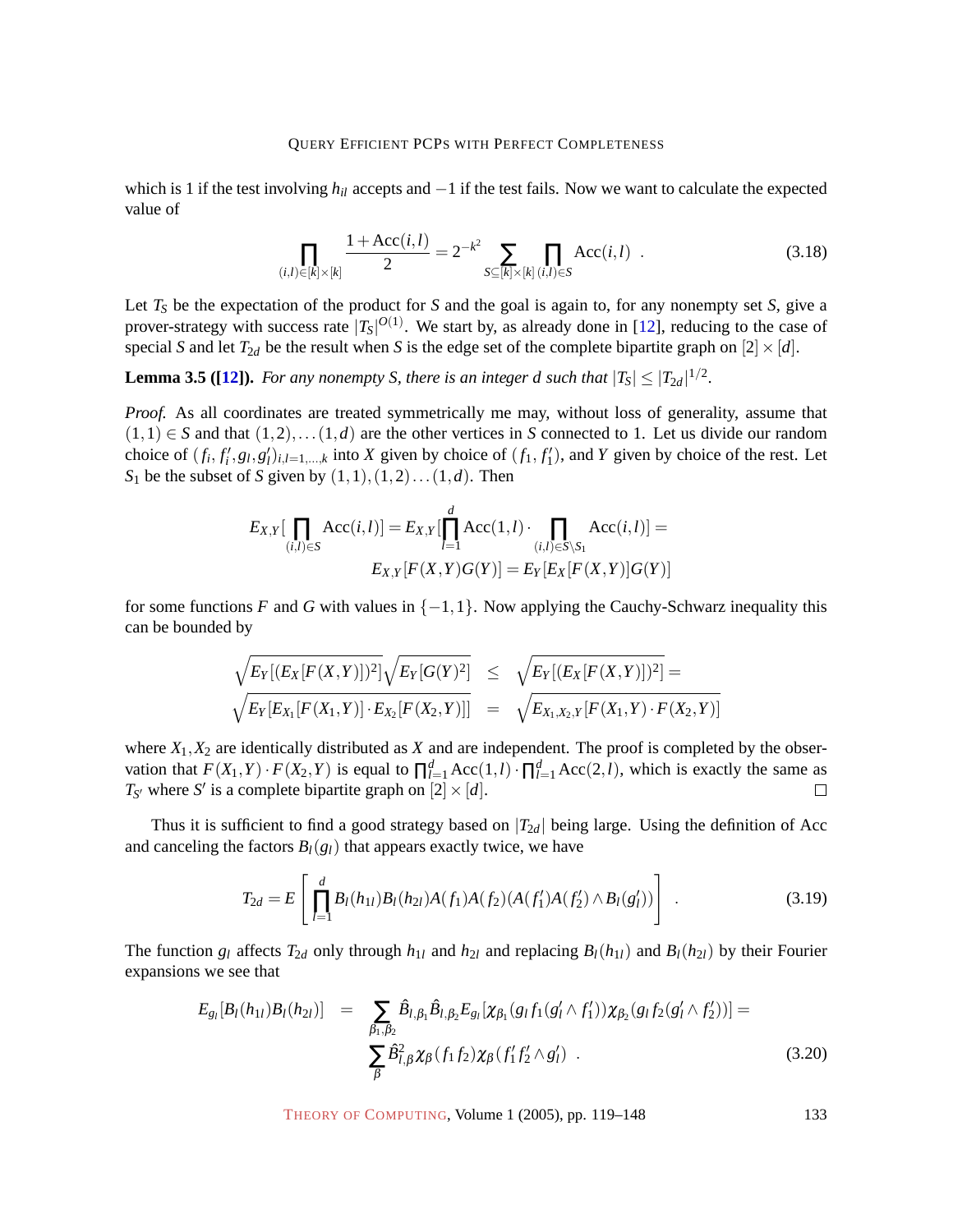Substituting this into  $(3.19)$  we get

<span id="page-15-0"></span>
$$
E\left[\prod_{l=1}^{d}\left(\sum_{\beta_{l}}\hat{B}_{l,\beta_{l}}^{2}\chi_{\beta_{l}}(f_{1}f_{2})\chi_{\beta_{l}}(f_{1}f_{2}' \wedge g_{l}')\right)A(f_{1})A(f_{2})((A(f_{1}')A(f_{2}')) \wedge B_{l}(g_{l}'))\right] \tag{3.21}
$$

Let us now consider the expectation over  $f_1$  and  $f_2$ . If *d* is even then the dependence of [\(3.21\)](#page-15-0) on  $f_1$ and  $f_2$  is of the form

$$
\prod_{l=1}^d \chi_{\beta_l}(f_1f_2) .
$$

which has expected value 0 unless  $\bigoplus_i \pi_2(\beta_i) = 0$  while the expectation is 1 if we have equality.

If *d* is odd, then the dependence of  $f_1$  and  $f_2$  is of the form

$$
A(f_1)A(f_2)\prod_{l=1}^d \chi_{\beta_l}(f_1f_2) .
$$

Replacing  $A(f_1)$  and  $A(f_2)$  by their Fourier expansions we see that the expectation of this with respect to  $f_1$  and  $f_2$  equals  $\hat{A}^2_{\alpha}$  where

$$
\alpha=\oplus_l \pi_2(\beta_l) \enspace .
$$

Now let us turn to analyzing the rest of [\(3.21\)](#page-15-0). First note that

$$
\prod_{l=1}^d (A(f'_1)A(f'_2) \wedge B_l(g'_l)) = (A(f'_1)A(f'_2) \wedge \prod_{l=1}^d B_l(g'_l)) .
$$

We have  $(x \wedge y) = \frac{1+x+y-xy}{2}$  and we are now ready to consider the expectation over  $f'_1$  and  $f'_2$  and  $g'_i$ . We have expressions of the form

<span id="page-15-1"></span>
$$
(A(f'_1)A(f'_2))^a \prod_{j=l}^d \chi_{\beta_l}(f'_1 f'_2 \wedge g'_l) (\prod_{l=1}^d B_l(g'_l))^b , \qquad (3.22)
$$

for  $a, b \in \{0, 1\}$ . Now, view

 $\gamma$ <sup>1</sup>

$$
C(g'_1, g'_2 \dots g'_d) = (\prod_{l=1}^d B_l(g'_l))^b
$$

as a Boolean function with Fourier coefficients  $\hat{C}_{\gamma_1,\gamma_2,...,\gamma_d}$ , and thus [\(3.22\)](#page-15-1) equals

$$
\sum_{\gamma_1,\ldots,\gamma_k} (A(f'_1)A(f'_2))^a \hat{C}_{\gamma_1,\gamma_2,\ldots,\gamma_d} \prod_{j=l}^d \chi_{\beta_l}(f'_1f'_2 \wedge g'_l) \chi_{\gamma_l}(g'_l) \tag{3.23}
$$

Let  $\alpha' = \bigcup_{l=1}^d \pi(\beta_l)$ . For a fixed choice of  $f'_1 f'_2 = f'$  we get a nonzero expected value over  $(g'_l)_{l=1}^d$  iff  $\gamma_l = \beta_l \cap \pi^{-1}(f'^{-1}(-1))$  for all *l*, giving a unique non-zero term. Defining  $\gamma_l^{\vec{\beta},f'}$  $l_l^{p,J}$  to be this value we get

$$
\left| E_{f'_1, f'_2, g'_1, g'_2, \dots, g'_d} \left[ (A(f'_1) A(f'_2))^a \prod_{j=l}^d \chi_{\beta_l}(f'_1 f'_2 \wedge g'_l) (\prod_{l=1}^d B_l(g'_l))^b \right] \right| \leq (3.24)
$$

$$
\left| E_{f'_1, f'_2} \left[ \hat{C}_{\gamma_1^{\vec{\beta}, f'}, \gamma_2^{\vec{\beta}, f'}, \dots, \gamma_d^{\vec{\beta}, f'}} \right] \right| \leq 2^{-|\alpha'|/2}, \quad (3.25)
$$

THEORY OF C[OMPUTING](http://dx.doi.org/10.4086/toc), Volume 1 (2005), pp. 119–148 134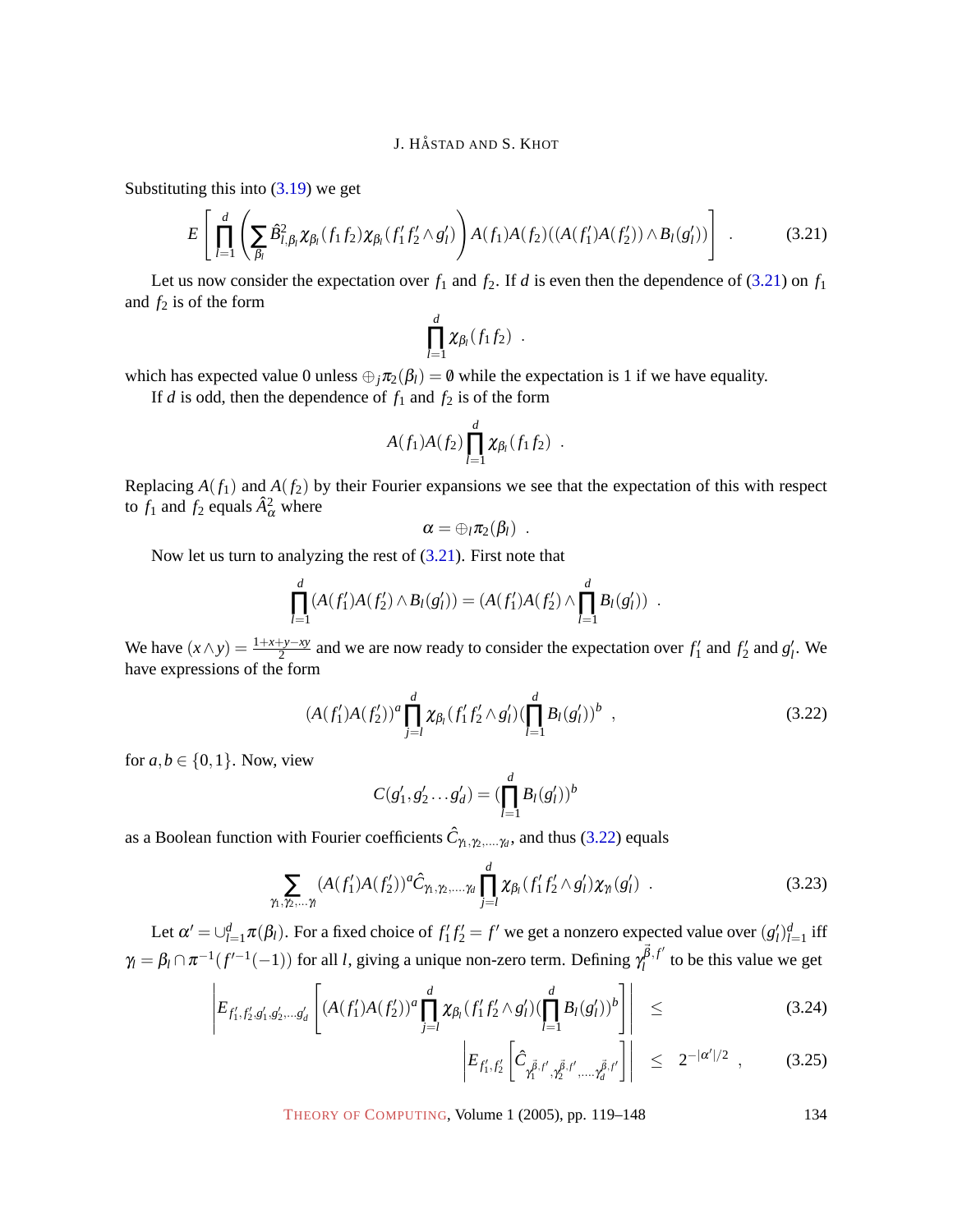where the last inequality follows from the Cauchy-Schwarz inequality using a similar calculation to that in [\(3.5\)](#page-8-4). This means that in the case when *d* is even we get the upper estimate

<span id="page-16-0"></span>
$$
\sum_{\oplus_l \pi_2(\beta_l)=0} \prod_{l=1}^d \hat{B}_{l,\beta_l}^2 2^{-|\alpha'|/2} \tag{3.26}
$$

for  $|T_{2d}|$  while in the case when *d* is odd we get

<span id="page-16-1"></span>
$$
\sum \hat{A}_{\oplus_l \pi_2(\beta_l)}^2 \prod_{l=1}^d \hat{B}_{l,\beta_l}^2 2^{-|\alpha'|/2} \ , \qquad (3.27)
$$

where in both cases we have  $\alpha' = \bigcup_{l=1}^{d} \pi(\beta_l)$ .

Strategies for the provers can now be defined as follows.  $P_1$  upon receiving *W*, picks  $\beta$  with probability  $\hat{B}_{\beta}^2$  and returns a random  $y \in \beta$ .  $P_2$  upon receiving *U* picks  $d-1$  random  $W_l$ ,  $l = 2...d$  and picks  $\beta_2,\ldots,\beta_d$  with probability  $\prod_{l=2}^d \hat{B}_{l,\beta_l}^2$  and computes  $\alpha'' = \bigoplus_{l=2}^d \pi_2(\beta_l)$ . If *d* is even  $P_2$  returns a random  $x \in \alpha''$ . If *d* is odd  $P_2$  also picks  $\alpha$  with probability  $\hat{A}^2_{\alpha}$  and returns a random element in  $\alpha'' \oplus \alpha$ . Note that by folding, in both cases the defined set is of odd cardinality and hence is not empty.

The probability of success is, in the case of even *d*, at least

$$
\sum_{\oplus_l \pi_2(\beta_l)=0} \prod_{l=1}^d \hat{B}_{l,\beta_l}^2 (\sum |\beta_l|)^{-1} \tag{3.28}
$$

and in the case of odd *d* it as at least

$$
\sum \hat{A}_{\oplus_l \pi_2(\beta_l)}^2 \prod_{l=1}^d \hat{B}_{l,\beta_l}^2 (\sum |\beta_l|)^{-1} \quad . \tag{3.29}
$$

Using  $(3.7)$  these probabilities can be related to expressions  $(3.26)$  and  $(3.27)$  in a way similar to the basic proof case. We omit the details. The result is that the verifier in  $2PP(u)$  accepts with probability  $|T_{2d}|^{O(1)}$  and the theorem follows.  $\Box$ 

#### <span id="page-16-2"></span>**3.2.3 Adaptive tests**

In this section we prove [Theorem 1.4](#page-2-2) by defining a suitable adaptive test. The theorem then follows from analyzing the completeness, which is done in [Lemma 3.6](#page-17-0) and the soundness which is done in [Lemma 3.7](#page-18-0) Guruswami et al. [\[7\]](#page-27-6) give an adaptive test reading three bits that has perfect completeness and soundness  $\frac{1}{2} + \varepsilon$  for any  $\varepsilon > 0$ . The non-adaptive version of this test has the same parameters except that it reads 4 bits. The natural iterated test based on this test reads  $2k + k^2$  bits in the adaptive setting and  $2k + 2k^2$ bits in the non-adaptive setting. It has perfect completeness and it turns out that soundness is essentially  $2^{-k^2}$  also for this test.

Thus its parameters, when adaptive, are the same as those of the test of Samorodnitsky and Trevisan while achieving perfect completeness. As sketched in [\[8\]](#page-28-8), this test can be designed and analyzed with the same basic two-prover protocol as the previous tests but the construction turns out to be technically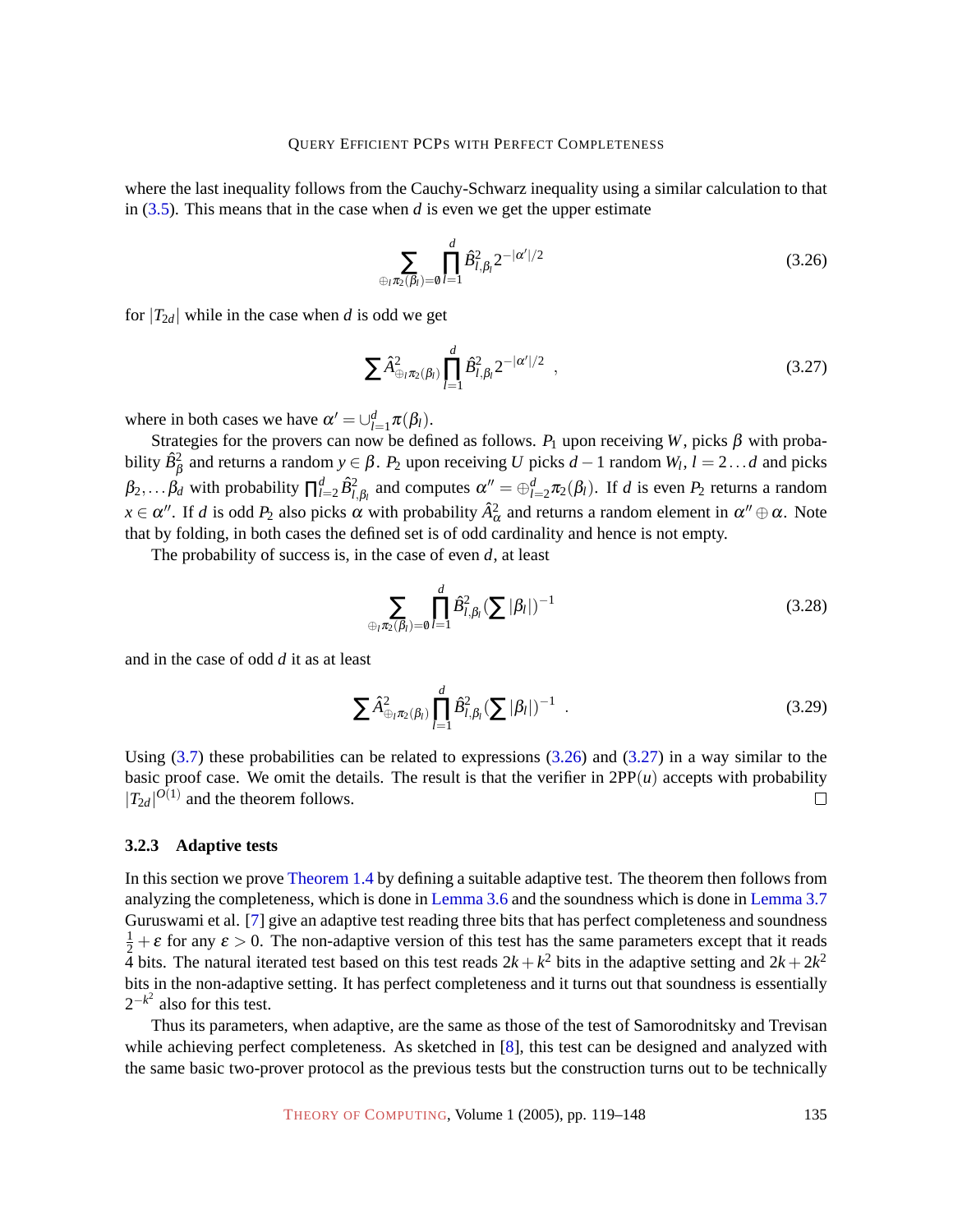simpler if we modify the two-prover protocol. We do this to obtain the property called "smoothness" in [\[10\]](#page-28-10). We need that for two different answers by  $P_1$ , with high probability the answers by  $P_2$  causing acceptance are also different. This is achieved by sending a large number of identical clauses to both provers.

#### *u***-parallel two-prover protocol with redundancy factor**  $T$ **, 2PPe(** $u$ **,**  $T$ **)**

- 1. *V* chooses *Tu* clauses  $(C_{k_i})_{i=1}^{T_u}$  uniformly at random. Then he randomly selects *u* clauses  $(C_{j_i})_{i=1}^u$ out of these *Tu* clauses and randomly selects a variable  $x_{j_i}$  from each clauses  $C_{j_i}$ . He sends  $(k_i)_{i=1}^{T_u}$ to prover  $P_1$ ; and to prover  $P_2$ , he sends the *u* chosen variables  $(x_{j_i})_{i=1}^u$  together with the  $(T-1)u$ clauses not selected.
- 2. *V* receives values for the *u* chosen variables  $(x_j)_{i=1}^u$  from  $P_2$  as well as  $3(T-1)u$  values for the variables in the clauses sent to  $P_2$ . *V* also receives  $3Tu$  values from  $P_1$  to the variables in the clauses sent to  $P_1$ . *V* accepts if no two values are inconsistent and all the picked clauses are satisfied.

We again call the sets of variables sent to the two provers *U* and *W*, respectively. Note that this time *U* is of size  $u(3T - 2)$  and *W* is of size 3*uT* while as before we have  $U \subset W$ . Note also that for each fixed set of  $(T - 1)u$  clauses sent to both players, we have an instance of the  $2PP(u)$ . This implies that the soundness of  $2PPe(u,T)$  is at most that of  $2PP(u)$  and in particular it is upper bounded by  $d_c^u$ .

We now describe the PCP. It depends on the parameters *u* and *T* but has also additional parameters  $k$  and  $\varepsilon$ . For notational convenience we suppress the former.

#### *k***-iterated non-adaptive PCP of bias** ε

- 1. *V* chooses *U* as in  $2PPe(u, T)$ .
- 2. *V* chooses independently *k* sets  $(W_j)_{j=1}^k$ , that can appear with *U* in 2PPe $(u, T)$ . Each  $W_j$  is chosen with the distribution induced by  $2PPe(u,T)$ , i.e., the distribution of the pair  $U, W_j$  is the same as the distribution of  $U$ ,  $W$  in  $2PPe(u, T)$ .
- 3. *V* chooses *k* functions  $(f_i)_{i=1}^k$  on *U* uniformly at random and reads the bits  $A_U(f_i)$ .
- 4. For each *j*,  $1 \le j \le k$ , *V* chooses a function  $g_j$  on  $W_j$  uniformly at random and reads the bits  $B_{W_j}(g_j)$ .
- 5. For each pair *i*, *j* define a function  $h_{ij}$  by setting, independently, for each  $y \in \{-1, 1\}^{W_j}$ ,  $h_{ij}(y) =$  $-1$  with probability  $1 - \varepsilon$  and otherwise  $h_{ij}(y) = 1$ .
- 6. For each pair i, j, if  $A(f_i) = 1$ , V checks that  $B_i(g_i(f_i \wedge h_{ij})) = B_i(g_i)$  and otherwise V checks that  $B_i(g_i(-f_i \wedge h_{ij})) = B_i(g_i).$
- 7. *V* accepts if all tests accept.

Completeness is straightforward.

<span id="page-17-0"></span>**Lemma 3.6.** *The adaptive k-iterated test with bias* ε*, accepts with probability 1, i. e, it has perfect completeness.*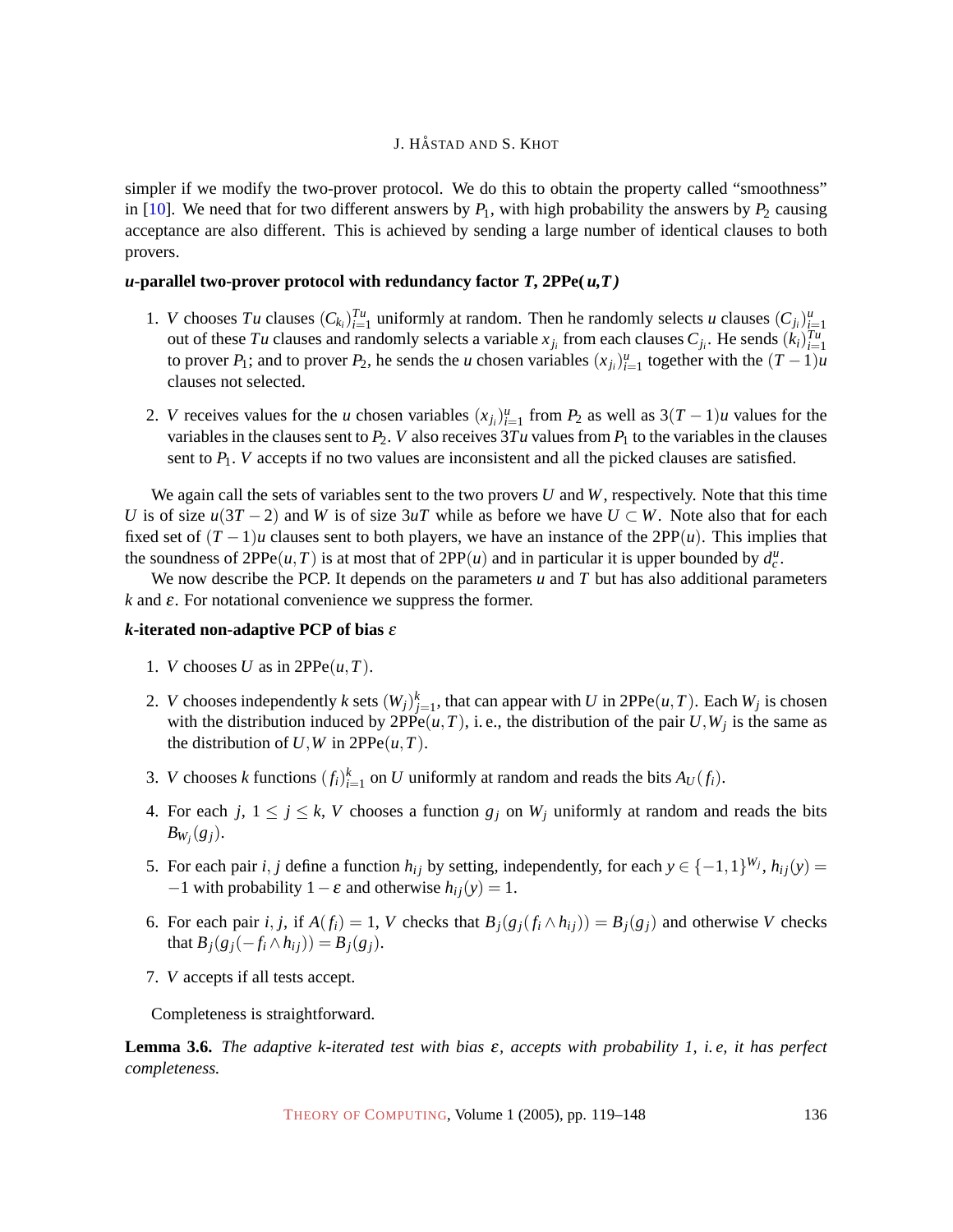*Proof.* Fix an *i* and a *j*. Suppose that we have a correct proof of a correct statement based on the global assignment *z*. If  $A(f_i) = 1$  then  $f_i(\pi^U(z)) = 1$  and we have

$$
B_j(g_j(f_i \wedge h_{ij})) = g_j(\pi^W(z))(f_i(\pi^U(z)) \wedge h_{ij}(\pi^W(z))) = g_j(\pi^W(z)) = B_j(g_j) .
$$

The case  $A(f_i) = -1$  is similar.

We next turn to soundness.

<span id="page-18-0"></span>**Lemma 3.7.** *Suppose that*  $T \ge \varepsilon^{-5}$  *and we are given a proof that makes the verifier in the adaptive iterated test with parameter* ε *accept with probability* 2 −*k* 2 + 2δ *where* δ > 6ε*. Then we can find strategies for P*<sub>1</sub> *and P*<sub>2</sub> *in 2PPe*( $u$ ,*T*) *that makes the verifier of that protocol accept with probability at least*  $\varepsilon^2(\delta - 6\varepsilon)^2/2$ *.* 

*Proof.* The proof follows along the same lines as the result for the protocol with  $k = 1$  given in [\[7\]](#page-27-6) which in turn is based on the proof that 3SAT is inapproximable for satisfiable instances in [\[14\]](#page-28-2).

Let

$$
Acc(i, j) = \frac{1}{2} ((1 + A(f_i))B_j(g_j)B_j(g_j(f_i \wedge h_{ij})) + (1 - A(f_i))B_j(g_j)B_j(g_j(-f_i \wedge h_{ij}))) ,
$$

which is 1 if the test given by  $(i, j)$  accepts and  $-1$  otherwise. We have an expansion like [\(3.18\)](#page-14-1) and by the assumption of the lemma implies that we have a nonempty *S* such that

$$
E\left[\prod_{(i,j)\in S}\text{Acc}(i,j)\right] \ge 2\delta \quad . \tag{3.30}
$$

As all coordinates are symmetric we may assume that  $(1,1) \in S$ . Now fix the values of  $g_j$  and  $f_i$  for  $i, j \geq 2$  and  $h_{ij}$  for  $(i, j) \neq (1, 1)$  to any constants without decreasing the expected value obtaining

$$
E_{U,W_1,f_1,g_1,h_{11}}\left[\text{Acc}(1,1)A^{(1)}(f_1)B^{(1)}(g_1)\right] \ge 2\delta \tag{3.31}
$$

for some Boolean functions  $A^{(1)}$  and  $B^{(1)}$ . Using the expression for Acc(1,1) we get an expression of the form

<span id="page-18-1"></span>
$$
A'(f_1)B(g_1(f_1 \wedge h_{11}))C(g_1) \tag{3.32}
$$

or

$$
A'(f_1)B(g_1(-f_1 \wedge h_{11}))C(g_1) \tag{3.33}
$$

whose expectation over the choice of U,  $f_1$ ,  $W_1$ ,  $g_1$  and  $h_{11}$  is at least  $\delta$ . Here  $A'$ ,  $B$  and  $C$  are Boolean functions where *B* is the original  $B_1$  and  $A'$  is a function only depending on *U*. Since *f* is chosen with the same distribution as −*f* we might as well study [\(3.32\)](#page-18-1) and let us drop the subscripts for readability. Replacing each function by its Fourier expansion, we get that the expectation of [\(3.32\)](#page-18-1) equals

<span id="page-18-2"></span>
$$
E_{U,W,f,g,h}\left[\sum_{\alpha,\beta,\gamma}\hat{A}'_{\alpha}\hat{B}_{\beta}\hat{C}_{\gamma}\chi_{\alpha}(f)\chi_{\beta}(g(f\wedge h))\chi_{\gamma}(g)\right].
$$
\n(3.34)

THEORY OF C[OMPUTING](http://dx.doi.org/10.4086/toc), Volume 1 (2005), pp. 119–148 137

 $\Box$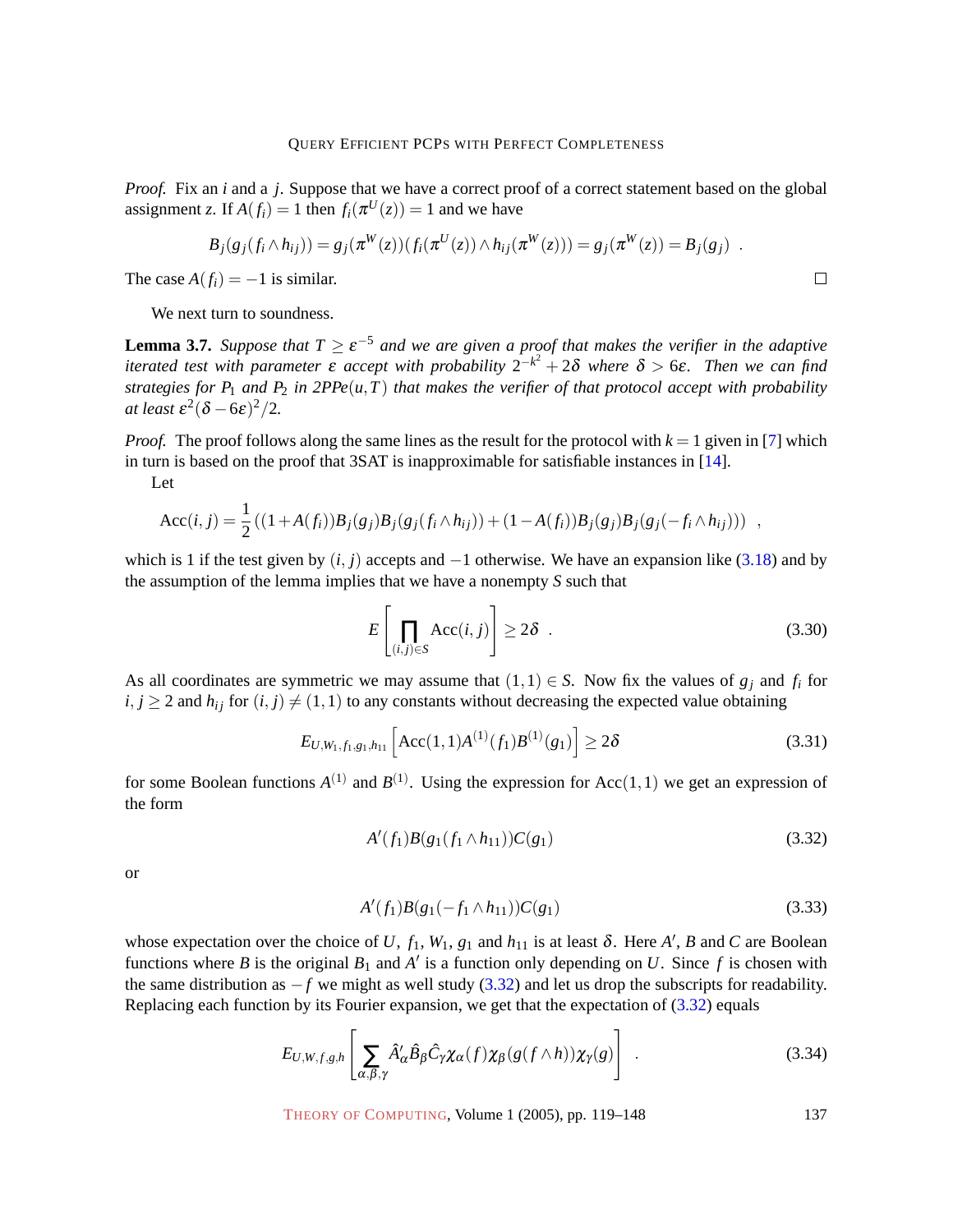Taking expectation over *g* we see that terms with  $\beta \neq \gamma$  have expectation 0 and thus [\(3.34\)](#page-18-2) equals

<span id="page-19-2"></span>
$$
E_{U,W}\left[\sum_{\alpha,\beta}\hat{A}'_{\alpha}\hat{B}_{\beta}\hat{C}_{\beta}E_{f,h}\left[\chi_{\alpha}(f)\chi_{\beta}((f\wedge h))\right]\right]
$$
 (3.35)

If  $\alpha \nsubseteq \pi(\beta)$  the expectation over f yields 0 and thus we need to study

<span id="page-19-0"></span>
$$
E_{f,h}[\chi_{\alpha}(f)\chi_{\beta}(f\wedge h)]\tag{3.36}
$$

where  $\alpha \subseteq \pi(\beta)$ . Using the definition of the characters [\(3.36\)](#page-19-0) equals

<span id="page-19-1"></span>
$$
E_{f,h}\left[\prod_{x\in\alpha}\left(f(x)\prod_{y\in\beta\cap\pi^{-1}(x)}(f(x)\wedge h(y))\right)\prod_{x\in\pi(\beta)\setminus\alpha}\left(\prod_{y\in\beta\cap\pi^{-1}(x)}(f(x)\wedge h(y))\right)\right]
$$
(3.37)

and as the different *x* behave independently we can analyze each factor independently. We have  $f(x) = 1$ with probability  $1/2$  and in this case

$$
\prod_{y \in \beta \cap \pi^{-1}(x)} (f(x) \wedge h(y))) = 1 ,
$$

while while if  $f(x) = -1$ , it has expectation over *h* that equals  $(2\varepsilon - 1)^{s_x}$  where  $s_x = |\pi^{-1}(x) \cap \beta|$ . We conclude that the expectation of [\(3.37\)](#page-19-1) equals

$$
\prod_{x\in\alpha\cap\pi(\beta)}(\frac{1}{2}(1-(2\boldsymbol{\varepsilon}-1)^{s_x}))\prod_{x\in\pi(\beta)\setminus\alpha}(\frac{1}{2}(1+(2\boldsymbol{\varepsilon}-1)^{s_x})) ,
$$

and defining this expression to be  $p(\alpha, \beta)$ , we conclude that [\(3.35\)](#page-19-2) equals

<span id="page-19-3"></span>
$$
E_{U,W}\left[\sum_{\beta,\alpha\subseteq\pi(\beta)}\hat{A}'_{\alpha}\hat{B}_{\beta}\hat{C}_{\beta}p(\alpha,\beta)\right]
$$
 (3.38)

By assumption this expectation is at least  $\delta$  and we need to design strategies for  $P_1$  and  $P_2$ .

The strategies of the two provers are the standard strategies. i.e.,  $P_2$  chooses an  $\alpha$  with probability  $A^2$ <sup>2</sup> and returns a random *x* ∈ α. Similarly *P*<sub>1</sub> chooses a random β with probability  $B^2$ <sub>β</sub> and returns a random  $y \in \beta$ . Again *A'* cannot be assumed to be folded as it is a derived table. If  $\alpha$  is the empty set we do not care what *P*<sup>2</sup> does and we assume in the analysis that the verifier rejects. The table *B*, on the other hand, is the original table and hence  $\beta$  is nonempty and any  $y \in \beta$  satisfies the selected clauses. We conclude that the strategy of the provers is successful with probability at least

<span id="page-19-4"></span>
$$
E_{U,W}\left[\sum_{\beta,\emptyset\neq\alpha\subseteq\pi(\beta)}\hat{A}_{\alpha}^{\prime2}\hat{B}_{\beta}^{2}|\beta|^{-1}\right]
$$
 (3.39)

We need to prove that this is large based on  $(3.38)$  being at least  $\delta$ .

THEORY OF C[OMPUTING](http://dx.doi.org/10.4086/toc), Volume 1 (2005), pp. 119–148 138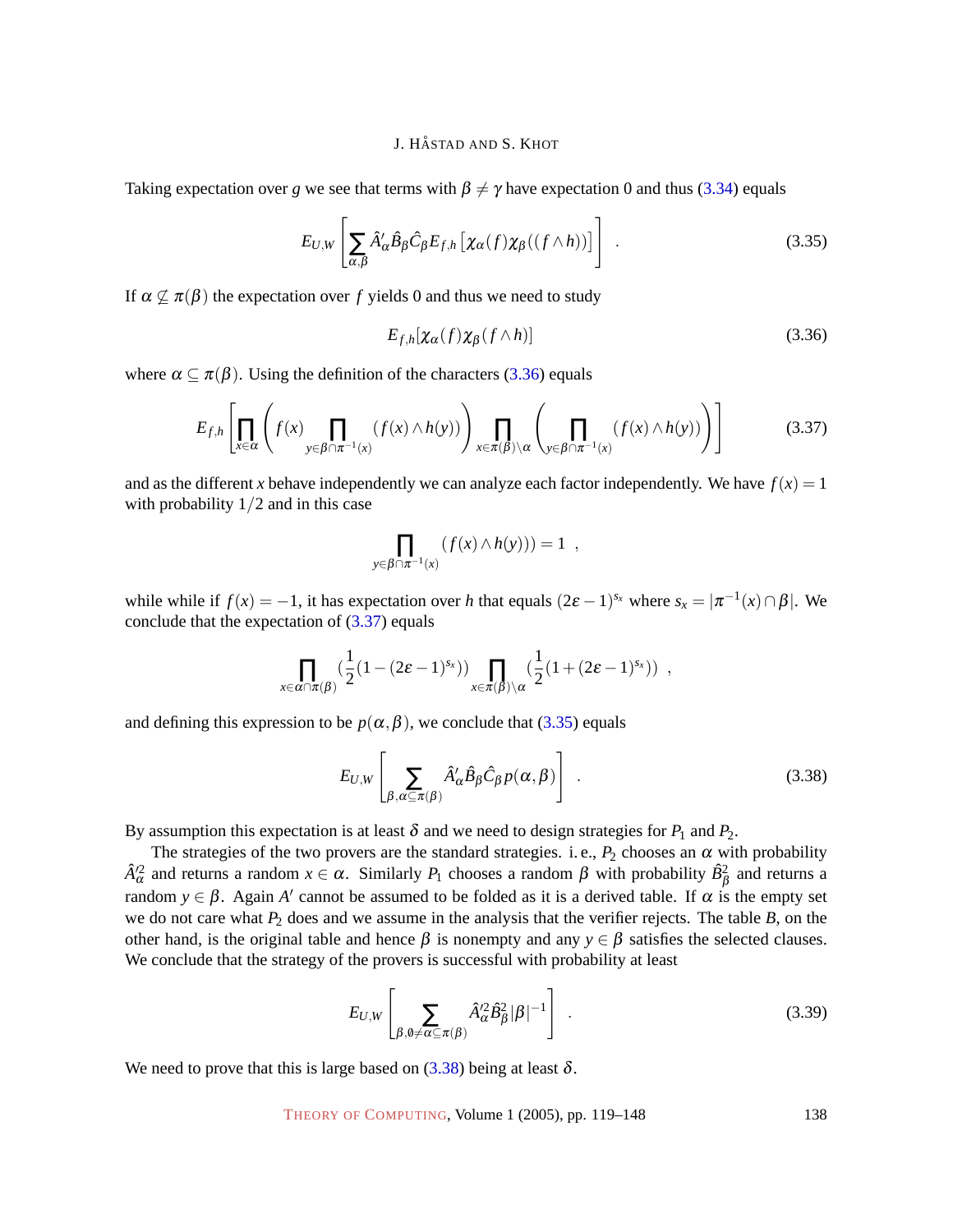First note that

$$
\sum_{\beta} |\hat{B}_{\beta}\hat{C}_{\beta}| \le \left(\sum_{\beta} \hat{B}_{\beta}^2\right)^{1/2} \left(\sum_{\beta} \hat{C}_{\beta}^2\right)^{1/2} \le 1 \quad , \tag{3.40}
$$

and the quantity that multiplies  $\hat{B}_{\beta}\hat{C}_{\beta}$  in [\(3.38\)](#page-19-3) satisfies

<span id="page-20-0"></span>
$$
\left| \sum_{\alpha \subseteq \pi(\beta)} \hat{A}'_{\alpha} p(\alpha, \beta) \right| \leq \left( \sum_{\alpha \subseteq \pi(\beta)} \hat{A}'_{\alpha}^2 \right)^{1/2} \left( \sum_{\alpha \subseteq \pi(\beta)} p^2(\alpha, \beta) \right)^{1/2}
$$
  

$$
\leq \left( \sum_{\alpha \subseteq \pi(\beta)} p^2(\alpha, \beta) \right)^{1/2} \leq (1 - \varepsilon)^{|\pi(\beta)|/2} . \tag{3.41}
$$

To see the last inequality in  $(3.41)$  note that the sum equals

<span id="page-20-1"></span>
$$
\prod_{x \in \pi(\beta)} \left( \left( \frac{1}{2} (1 - (2\varepsilon - 1)^{s_x}) \right)^2 + \left( \frac{1}{2} (1 + (2\varepsilon - 1)^{s_x}) \right)^2 \right) \tag{3.42}
$$

The factor corresponding to *x* in [\(3.42\)](#page-20-1) is of the form  $a^2 + b^2$  where  $|a| + |b| = 1$  and max $(|a|, |b|) \le 1 - \varepsilon$ , and hence it is bounded by  $(1 - \varepsilon)$  and this gives the bound.

Our redesigned two-prover protocol enables us to control the size of projections nicely.

<span id="page-20-3"></span>**Lemma 3.8.** *For any fixed W and* β *we have*

<span id="page-20-2"></span>
$$
Pr_U[|\pi(\beta)| < |\beta|] < \frac{|\beta|^2}{2T} \tag{3.43}
$$

*Proof.* For the event in [\(3.43\)](#page-20-2) to happen there must be two different elements of  $\beta$  that project to the same element. There are at most  $|\beta|^2/2$  pairs and the probability that any pair project to the same element is at most 1/*T*. This follows since two different elements differ in at least one coordinate and the probability that a given coordinate does not appear in *U* is bounded above by  $1/T$ . The lemma follows from the union bound.  $\Box$ 

Let us return to [\(3.38\)](#page-19-3) and consider the terms corresponding to a fixed  $\beta$ . If  $|\beta| \geq 2\varepsilon^{-2}$  then using [Lemma 3.8,](#page-20-3) we see, as  $T \ge \varepsilon^{-5}$ , that except with probability  $2\varepsilon$  we have  $|\pi(\beta)| \ge 2\varepsilon^{-2}$  in which case [\(3.41\)](#page-20-0) is bounded by

$$
(1-\varepsilon)^{\varepsilon^{-2}} \leq e^{\varepsilon^{-1}} \leq \varepsilon.
$$

We conclude that

$$
E_{U,W}\left[\sum_{|\beta|\geq 2\varepsilon^{-2},\alpha\subseteq\pi(\beta)}\hat{A}'_{\alpha}\hat{B}_{\beta}\hat{C}_{\beta}p(\alpha,\beta)\right]\leq E_{U,W}\left[\sum_{|\beta|\geq 2\varepsilon^{-2}}\hat{B}_{\beta}\hat{C}_{\beta}(Pr[|\pi(\beta)|\leq 2\varepsilon^{-1}]+\varepsilon)\right]\leq 3\varepsilon.\,(3.44)
$$

It follows that

$$
E_{U,W}\left[\sum_{|\beta|\leq 2\varepsilon^{-2},\alpha\subseteq\pi(\beta)}\hat{A}'_{\alpha}\hat{B}_{\beta}\hat{C}_{\beta}p(\alpha,\beta)\right]\geq \delta-3\varepsilon\quad ,\qquad (3.45)
$$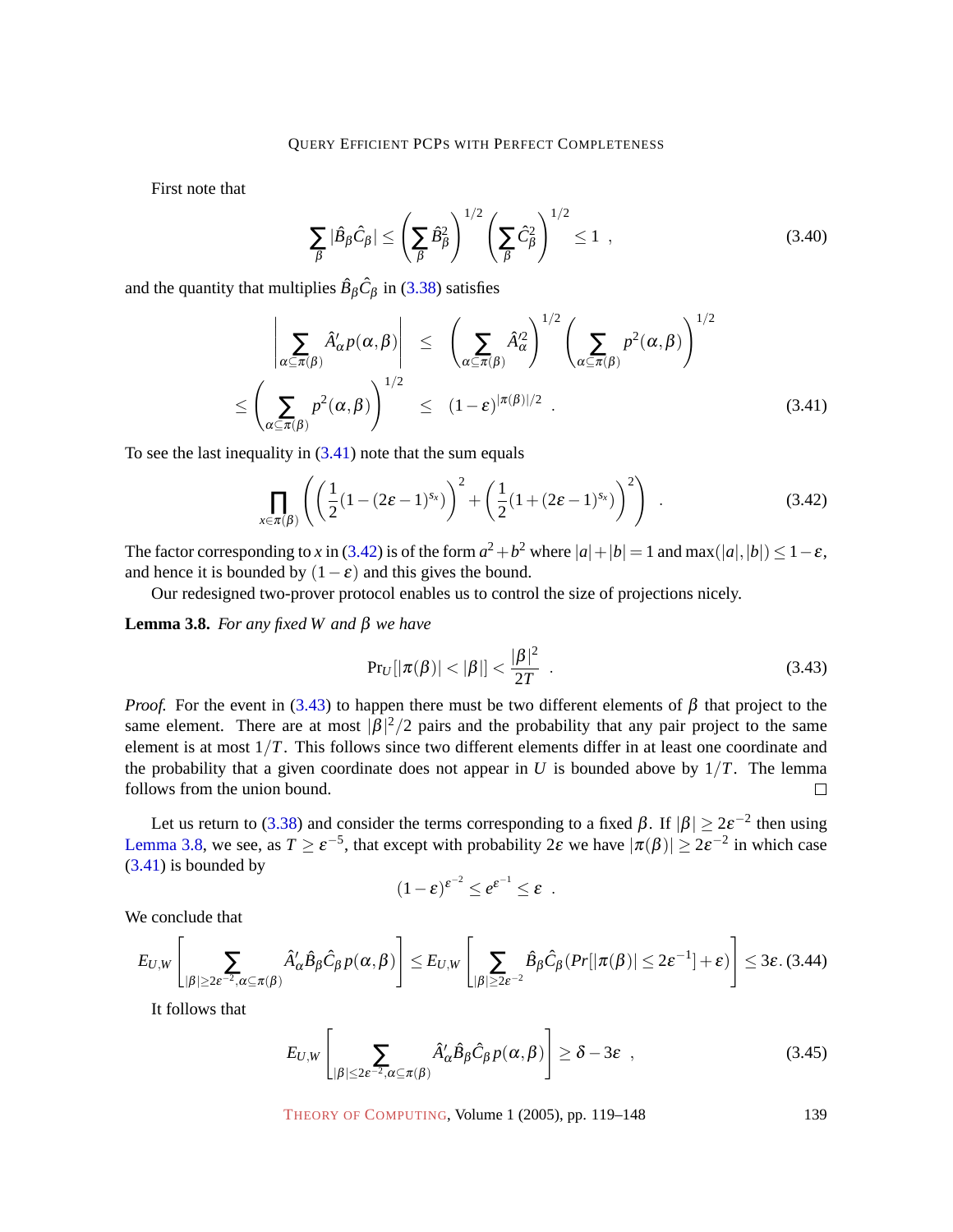and we want to bound the contribution from  $\alpha = \emptyset$ . Note that if  $|\beta| \leq 2\varepsilon^{-2}$  then, by [Lemma 3.8,](#page-20-3) except with probability  $2\varepsilon$  each  $s_x$  is one. In this case

$$
p(\mathbf{0},\beta)=\varepsilon^{|\beta|}\leq \varepsilon
$$

and we conclude that the total expectation of terms containing  $\alpha = 0$  is at most  $3\varepsilon$  and hence we have

$$
E_{U,W}\left[\sum_{|\beta|\leq 2\varepsilon^{-2}, 0\neq\alpha\subseteq\pi(\beta)} \hat{A}'_{\alpha}\hat{B}_{\beta}\hat{C}_{\beta}p(\alpha,\beta)\right] \geq \delta - 6\varepsilon \quad . \tag{3.46}
$$

Returning to [\(3.39\)](#page-19-4) we see that the provers are successful with with probability at least

$$
\frac{\varepsilon^2}{2} E_{U,W} \left[ \sum_{\beta, \emptyset \neq \alpha \subseteq \pi(\beta), |\beta| \leq 2\varepsilon^{-2}} \hat{A}_{\alpha}^{\prime 2} \hat{B}_{\beta}^2 \right] .
$$

Now by the above reasoning we have the following chain of equalities, where all sums are over the set

$$
\{\beta, \emptyset \neq \alpha \subseteq \pi(\beta), |\beta| \leq 2\epsilon^{-2}\} \; : \;
$$

$$
(\delta - 6\varepsilon)^2 \le (E_{U,W} \left[ \sum \hat{A}'_{\alpha} \hat{B}_{\beta} \hat{C}_{\beta} p(\alpha, \beta) \right]^2 \le E_{U,W} \left[ \left( \sum \hat{A}'_{\alpha} \hat{B}_{\beta} \hat{C}_{\beta} p(\alpha, \beta) \right)^2 \right] \le E_{U,W} \left[ \left( \sum \hat{A}'_{\alpha} \hat{B}_{\beta}^2 \right) \left( \sum \hat{C}_{\beta}^2 p^2(\alpha, \beta) \right) \right] \le E_{U,W} \left[ \sum \hat{A}'_{\alpha} \hat{B}_{\beta}^2 \right],
$$

where the last inequality follows from

$$
\sum_{\beta}\sum_{\alpha\subseteq\beta}\hat{C}_{\beta}^2p^2(\alpha,\beta)\leq\sum_{\beta}\hat{C}_{\beta}^2\leq 1,
$$

where we again used the last inequality of  $(3.41)$ . We conclude that the verifier in the two-prover protocol accepts with the given strategies with probability at least  $\varepsilon^2(\delta - 6\varepsilon)^2/2$  and the proof is complete.

# <span id="page-21-0"></span>**4 The case of larger domains**

In this section we prove [Theorem 1.5.](#page-2-3) This is done by a natural extension of the protocols from the previous sections. Before we present our protocols we give some definitions and recall some background results.

#### **4.1 Background in the large domain case**

Let  $\mathbb{Z}_p$  denote the multiplicative group given by the  $p^{th}$  roots of unity. Let  $\zeta = e^{2\pi i/p}$  be the basic  $p^{th}$ root of unity. To generalize the Boolean  $\land$  we define an operation mult(,) as:

$$
\text{mult}(\zeta^i, \zeta^j) = \zeta^{ij}
$$

<span id="page-21-1"></span>We have the following useful lemma

.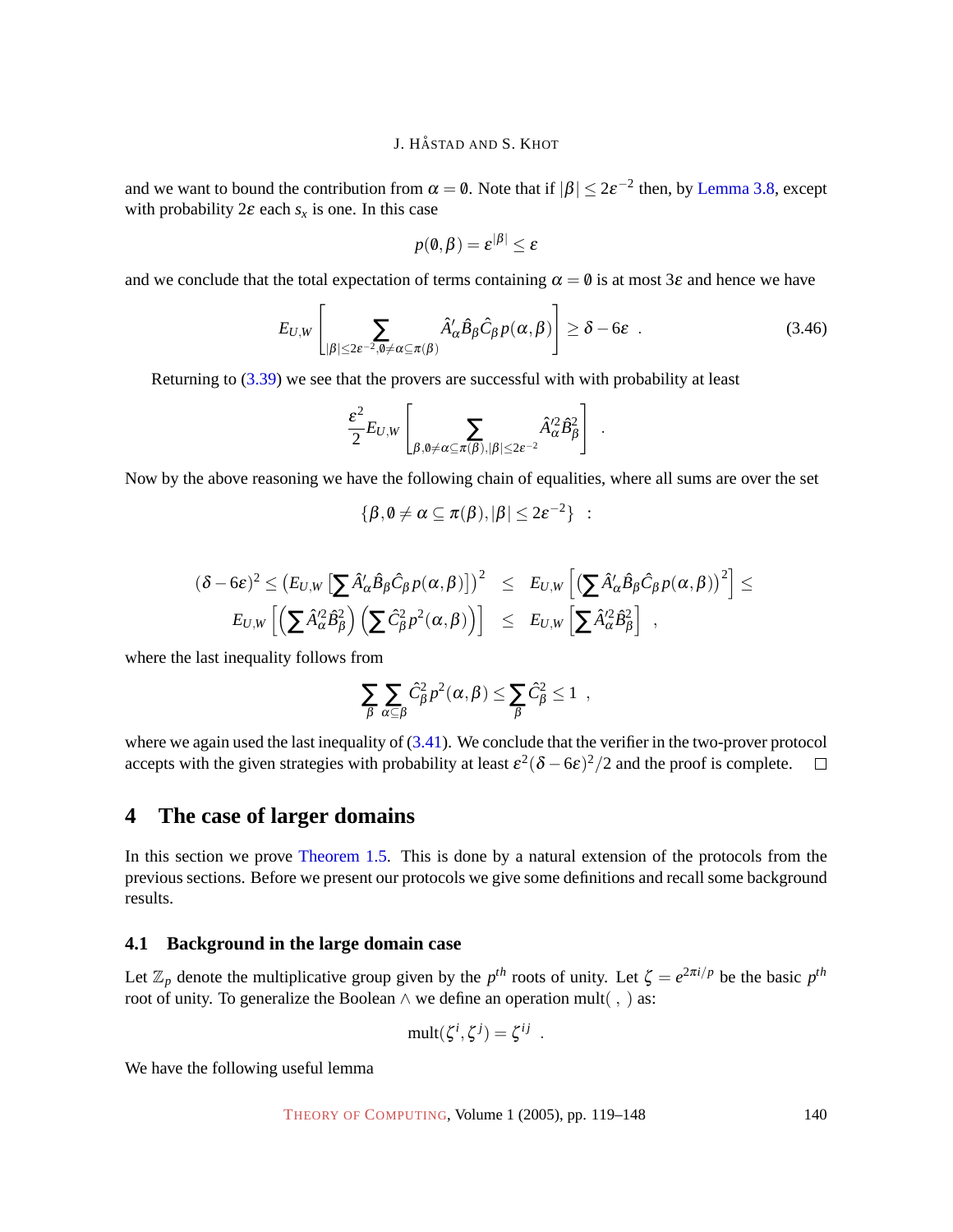**Lemma 4.1.** *If x and y are pth roots of unity, we have*

$$
mult(x, y) = \frac{1}{p} \sum_{i=0}^{p-1} \sum_{j=0}^{p-1} x^i y^j \zeta^{-ij} .
$$

*Proof.* Suppose  $y = \zeta^{i_0}$ . Fix *i* and consider the inner sum. For  $i \neq i_0$  the value is 0 while for  $i = i_0$  it is *p*. This implies that the total sum equals  $x^{i_0}$  which is in fact mult $(x, y)$ .  $\Box$ 

We define long *p* codes as the natural extension of the long code. Positions are indexed by functions  $f: \{-1,1\}^t \to \mathbb{Z}_p$  and in the code for *x* this position takes value  $f(x)$ .

Let *A* be a table containing a value  $A(f) \in \mathbb{Z}_p$  for every function  $f: \{-1,1\}^t \to \mathbb{Z}_p$ . We make the following definitions for such a table.

**Definition 4.2.** A table *A* is folded over true if  $A(\zeta^a f) = \zeta^a A(f)$ , for  $0 \le a \le p-1$  and all *f*.

**Definition 4.3.** A table *A* respects exponentiation if  $A(f^a) = A(f)^a$  for  $0 \le a \le p-1$  and all *f*.

**Definition 4.4.** A table *A* is conditioned upon a function  $h: \{-1,1\}^t \to \{1,\zeta\}$  (1 represents false and  $\zeta$ represents true), if  $A(f) = A(\text{mult}(f,h))$  for all f.

Now we briefly explain Fourier analysis of long *p*-codes. For every function  $\alpha : \{-1,1\}^t \to GF(p)$ , where  $GF(p)$  is represented by  $\{0,1,\ldots p-1\}$ , there is a character  $\chi_{\alpha}$  defined as

$$
\chi_{\alpha}(f) = \prod_{x \in \{-1,1\}^t} f(x)^{\alpha(x)}.
$$

Note that  $\alpha$  is a "function" rather than a "set" as in binary case and that the transform takes complex values. We denote by  $N(\alpha)$  the set on which  $\alpha$  takes nonzero values i.e.,

$$
N(\alpha) = \{x | \alpha(x) \neq 0\} .
$$

Every table *A* can be written as  $A(f) = \sum_{\alpha} \hat{A}_{\alpha} \chi_{\alpha}(f)$  with  $\sum_{\alpha} |\hat{A}_{\alpha}|^2 = 1$ . We can assume that tables are folded or conditioned upon a given function by using appropriate access mechanisms. Following are easy consequences of folding and conditioning.

**Lemma 4.5.** If A is folded over true and  $\hat{A}_{\alpha} \neq 0$ , then  $\sum_{x \in \{-1,1\}^t} \alpha(x) = 1 \mod p$ . In particular  $N(\alpha)$ *is a nonempty set.*

**Lemma 4.6.** If A is conditioned upon a function  $h: \{-1,1\}^t \to \{1,\zeta\}$  and  $\hat{A}_{\alpha} \neq 0$ , then for every  $x \in N(\alpha)$ ,  $h(x)$  *is true, i.e.,*  $h(x) = \zeta$ .

In this section our numbers are elements of the number field  $\mathbb{Q}(\zeta)$ , the rational numbers with the *p*<sup>th</sup> root of unity added. We use the homomorphism  $\sigma_a$ ,  $0 \le a \le p-1$  which has the property that  $\sigma_a(\zeta^i) = \zeta^{ia}$ . For *x* a *p*<sup>th</sup> root of unity we have  $\sigma_a(x) = x^a$  but this is not true in general.

<span id="page-22-0"></span>We have the following straightforward lemma of which we omit the proof.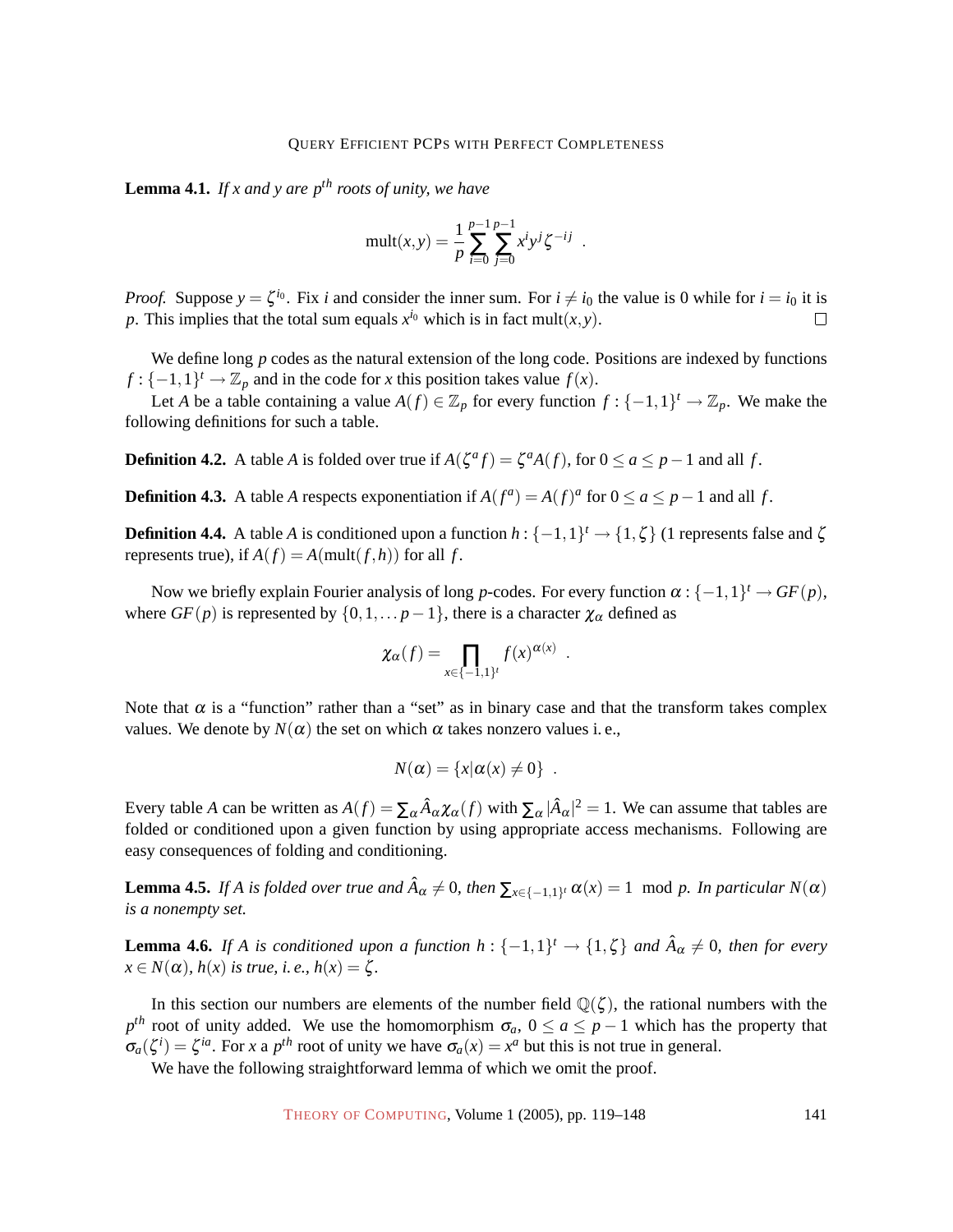**Lemma 4.7.** *For*  $x \neq 1$  *a*  $p^{th}$  *root of unity we have* 

$$
\sum_{a=0}^{p-1} \sigma_a(x) = 0 .
$$

Finally define

$$
\pi_p(\beta)(x) = \sum_{y \in \pi^{-1}(x)} \beta(y) \bmod p
$$

as the generalization of  $\pi_2$ . [Lemma 2.8](#page-6-0) generalizes.

**Lemma 4.8.** Let  $\beta \subseteq \{-1,1\}^W$ ,  $U \subseteq W$  and  $f : \{-1,1\}^U \rightarrow \mathbb{Z}_p$ . Then  $\chi_{\beta}(f) = \chi_{\pi_p(\beta)}(f)$ .

## **4.2 The basic test**

We first define the basic test which is completely analogous to the binary case. We assume that tables *A*,*B* are folded over true and respect exponentiation. The table *B* (supposed long *p*-code on *W*) is conditioned upon the CNF formula  $\varphi_W$ .

## **Basic mod-***p* **PCP**

- 1. *V* chooses *U*, *W* and  $\varphi_W$  as in 2PP(*u*).
- 2. *V* chooses two functions *f* and *f'* on *U*, taking values in  $\mathbb{Z}_p$  uniformly at random.
- 3. *V* chooses two random functions *g* and *g*' on *W* taking values in  $\mathbb{Z}_p$  uniformly at random. *V* defines a third function *h* by setting for each  $y \in \{-1,1\}^W$ ,  $h(y) = g(y)f(\pi(y))$  mult $(g'(y), f'(\pi(y)))$ .
- 4. *V* accepts iff  $B(h) = B(g)A(f)$  mult $(B(g'), A(f'))$ .

Obviously the completeness of the basic test is 1 and we turn to the soundness.

**Lemma 4.9.** *If the verifier in the basic test accepts with probability*  $(1+\delta)/p$  *then there exists a strategy* for  $P_1$  and  $P_2$  in 2PP(u) that makes the verifier accept with probability  $p^{-O(1)}\delta^{O(1)}.$ 

First note that

$$
B(h)^{-1}B(g)A(f)
$$
 mult $(B(g'),A(f'))$ 

is a  $p^{th}$  root of unity which is 1 iff the test accepts.

This implies, under the hypothesis of the lemma and using [Lemma 4.7,](#page-22-0) that

$$
E_{U,W,f,f',g,g'}[\sum_{a=1}^{p-1} \sigma_a(B(h)^{-1}B(g)A(f) \text{ mult}(B(g'),A(f')))] = \delta.
$$

Using [Lemma 4.1](#page-21-1) and the fact that our tables respect exponentiation we see that

$$
E_{U,W,f,f',g,g'}[\sum_{b=0}^{p-1}\sum_{c=0}^{p-1}\sum_{a=1}^{p-1}B(h)^{-a}B(g^{a})A(f^{a})B(g'^{ab})A(f'^{ac})\zeta^{-bc}]=p\delta.
$$

THEORY OF C[OMPUTING](http://dx.doi.org/10.4086/toc), Volume 1 (2005), pp. 119–148 142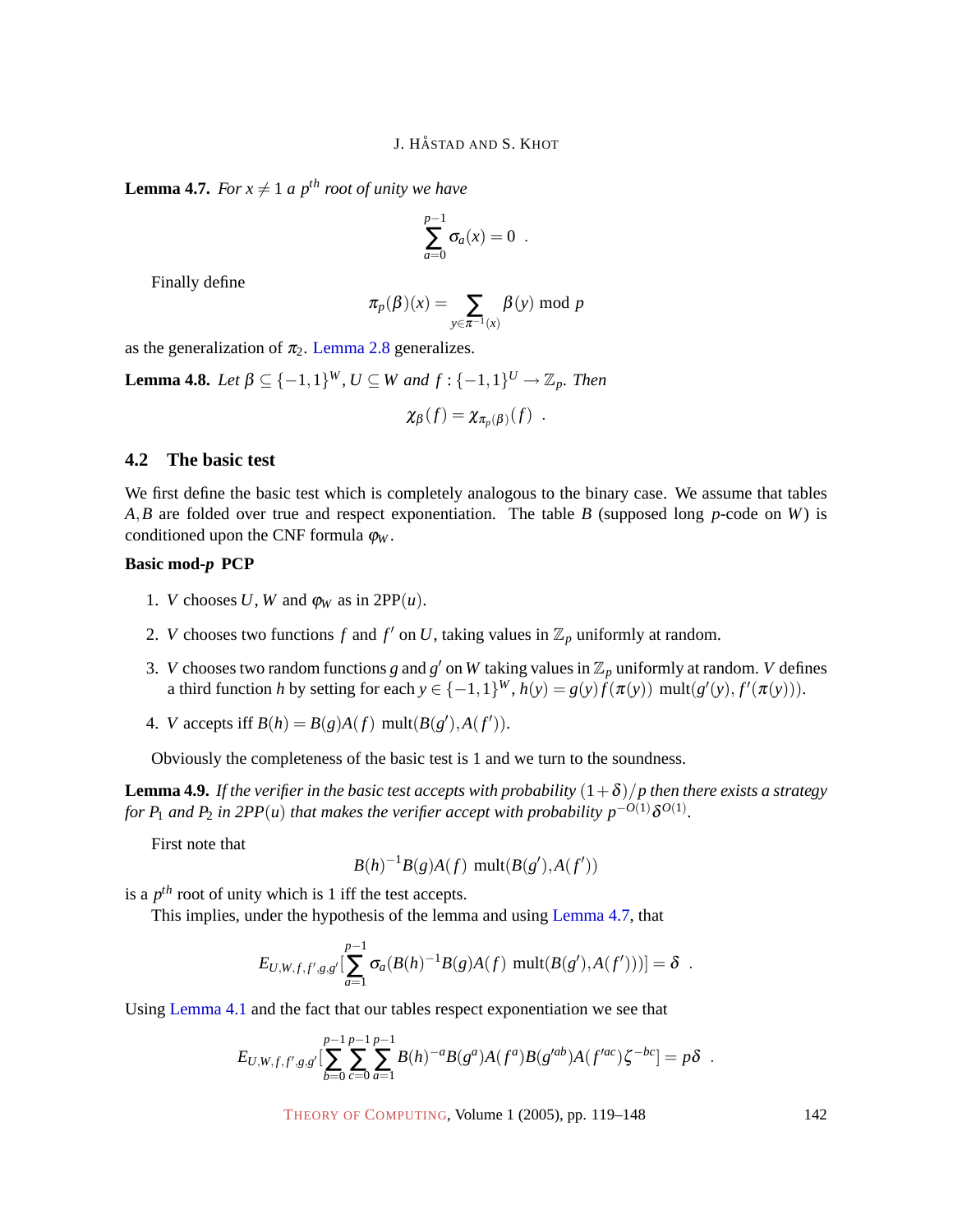We conclude that there must be some value of  $(a, b, c)$  such that

<span id="page-24-1"></span>
$$
|E_{U,W,f,f',g,g'}[B(h)^{-a}B(g^{a})A(f^{a})B(g'^{ab}),A(f'^{ac})]| \geq p^{-2}\delta
$$
 (4.1)

Replacing  $(h, g, f, g', f')$  by  $(h^a, g^a, f^a, g'^a, f')$  preserves probability and hence changing the value of *c*, we can without loss of generality assume that  $a = 1$ .

Fix  $U, W, f'$  and  $g'$  and let us study

<span id="page-24-0"></span>
$$
E_{f,g}[B(h^{-1})B(g)A(f)] . \t\t(4.2)
$$

Replacing each function by its Fourier expansion we see that this equals

$$
\sum_{\beta_1,\beta_2,\alpha} \hat{B}_{\beta_1} \hat{B}_{\beta_2} \hat{A}_{\alpha} E_{f,g} [\chi_{\beta_1} (f^{-1}g^{-1} \text{mult}(f',g')^{-1}) \chi_{\beta_2}(g) \chi_{\alpha}(f)] .
$$

The inner expected value is 0 unless  $\beta_1 = \beta_2$  and  $\pi_p(\beta_1) = \alpha$  and hence [\(4.2\)](#page-24-0) equals

$$
\sum_{\beta} \hat{B}_{\beta}^2 \hat{A}_{\pi_p(\beta)} \chi_{\beta} (\text{mult}(f', g')^{-1}) \quad . \tag{4.3}
$$

Returning to  $(4.1)$  we need to analyze

<span id="page-24-2"></span>
$$
E_{f',g'}[\chi_{\beta}(\text{mult}(f',g')^{-1})B(g'^b)A(f'^c)]\ .
$$
 (4.4)

Fix the value of *f'*. When  $b = 0$ , averaging over *g'* gives 0 unless  $f'(\pi(z)) = 1$  for all  $z \in N(\beta)$ . The probability of picking such an  $f'$  is  $p^{-|\pi(N(\beta))|}$ . Now consider the case when  $b \neq 0$ . Define  $\beta'$  as follows: for every *y*,  $\beta'(y) = b^{-1}e(y)\beta(y)$  where  $f'(\pi(y)) = \zeta^{e(y)}$ . Averaging [\(4.4\)](#page-24-2) over *g*' yields  $\hat{B}_{\beta'}A(f'^c)$ .

We note that  $f's$  which are different on  $\pi(N(\beta))$  give different  $\beta'$ . Let  $\Delta_{\beta}$  be the set of all possible β'. We have  $|∆<sub>β</sub>| = p<sup>|π(N(β))|</sup>$  and over all the choices of f', every  $β' ∈ ∆<sub>β</sub>$  occurs equally often. Using this observation and applying the Cauchy-Schwarz inequality gives

$$
|E_{f'}[\hat{B}_{\beta'}A(f'^c)]| \leq E_{f'}[|\hat{B}_{\beta'}|] = p^{-|\pi(N(\beta))|} \sum_{\beta' \in \Delta_{\beta}} |\hat{B}_{\beta'}| \leq
$$
  

$$
p^{-|\pi(N(\beta))|/2} \left(\sum_{\beta' \in \Delta_{\beta}} |\hat{B}_{\beta'}|^2\right)^{1/2} \leq p^{-|\pi(N(\beta))|/2}.
$$

This implies that we get an overall upper bound on the expectation of  $(4.1)$  as

$$
E_{U,W}\left[\sum_{\beta}|\hat{B}_{\beta}|^2\;|\hat{A}_{\pi_p(\beta)}|\;p^{-|\pi(N(\beta))|/2}\right]\;\;.
$$

Now we can extract prover strategies in a similar way as in the proof of [Lemma 3.2,](#page-7-2) making use of [\(3.7\)](#page-9-2). A minor difference is that now  $\alpha$  ( $\beta$ ) are functions and not sets. The provers pick  $\alpha$  ( $\beta$ ) with probability  $\hat{A}_{\alpha}^2$  (  $\hat{B}_{\beta}^2$  ) and pick a random  $x \in N(\alpha)$  (a random  $y \in N(\beta)$  ).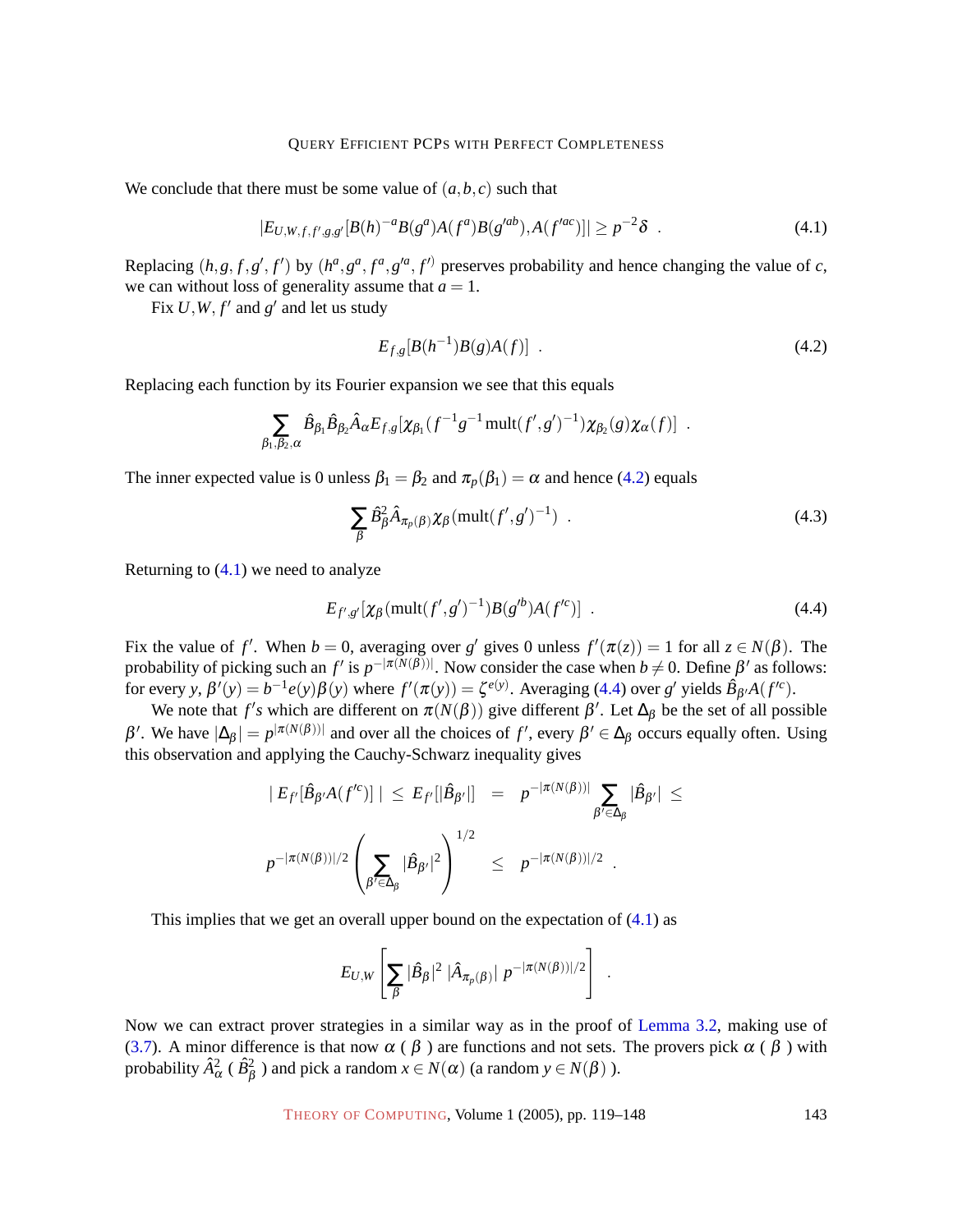#### **4.2.1 Iterated tests**

The basic test in the previous section can be iterated in a way similar to the Section [3.2. We have only](#page-10-0) attempted the simpler analysis of almost disjoint sets and this is what we present here.

#### **4.2.2 The almost disjoint sets test**

We first define the test which is an iteration of the basic test studied in the last section.

#### *k***-iterated mod-***p* **almost disjoint sets PCP**

- 1. *V* chooses *U* as in  $2PP(u)$ .
- 2. *V* chooses independently *k* sets  $(W_l)_{l=1}^k$ , that can appear with *U* in 2PP $(u)$ . Each  $W_l$  is chosen with the distribution induced by  $2PP(u)$ , i.e., the distribution of the pair  $U, W_l$  is the same as the distribution of  $U$ ,  $W$  in  $2PP(u)$ .
- 3. *V* chooses 2*k* functions  $(f_i)_{i=1}^k$  and  $(f'_j)_{j=1}^k$  on *U* taking values in  $\mathbb{Z}_p$  uniformly at random.
- 4. For each *l*,  $1 \le l \le k$ , *V* chooses two functions  $g_l$  and  $g'_l$  on  $W_l$  taking values in  $\mathbb{Z}_p$  uniformly at random.
- 5. For each triple *i*, *j*,*l* such that  $i + j + l \equiv 0 \mod k$  define a function  $h_{ijl}$  by setting for each  $y \in$  $\{-1,1\}^{W_l}, h_{ijl}(y) = g_l(y) f_i(\pi(y)) \text{ mult}(g'_l(y), f'_j(\pi(y))).$
- 6. *V* accepts iff  $B_{W_l}(h_{ijl}) = B_{W_l}(g_l)A_U(f_i)$  mult $(B_{W_l}(g'_l), A_U(f'_j))$  for all  $i + j + l \equiv 0$  mod k.

We have the following theorem.

**Theorem 4.10.** The almost disjoint sets test in  $\mathbb{Z}_p$  has completeness 1 and soundness  $p^{-k^2} + p^{O(1)} d_c^{\Omega(u)}$ , *where d<sup>c</sup> is the constant from [Theorem 2.1.](#page-4-0)*

*Proof.* The completeness is obvious and we need to analyze the soundness. To this end let

$$
Acc(i, j, l) = B_l(h_{ijl})^{-1} B_l(g_l) A(f_i) \text{ mult}(A(f'_j), B_l(g'_l)) ,
$$

which is 1 if the test associated with  $(i, j, l)$  accepts and otherwise it is a different  $p^{th}$  root of unity.

Let  $Z_0$  be the set of all triples  $(i, j, l)$  with  $i + j + l \equiv 0 \pmod{k}$  and let  $S \in GF(p)^{k^2}$  be a vector whose coordinates are indexed by the triples in  $Z_0$ . We have

$$
\prod_{(i,j,l)\in Z_0} \frac{\sum_{a=0}^{p-1} (\text{Acc}(i,j,l))^a}{p} = p^{-k^2} \sum_{S \in GF(p)^{k^2}} \prod_{(i,j,l)\in Z_0} (\text{Acc}(i,j,l))^{S(i,j,l)}
$$

By [Lemma 4.7](#page-22-0) this expression equals 1 if the test accepts and is 0 otherwise and thus its expected value is the probability that the test accepts. The term with  $S \equiv 0$  is 1 and to establish the theorem it is sufficient to establish that any term with  $S \not\equiv 0$  is upper bounded above by  $p^{O(1)} d_c^{\Omega(u)}$ . Let  $T_S$  be the expected value

THEORY OF C[OMPUTING](http://dx.doi.org/10.4086/toc), Volume 1 (2005), pp. 119–148 144

.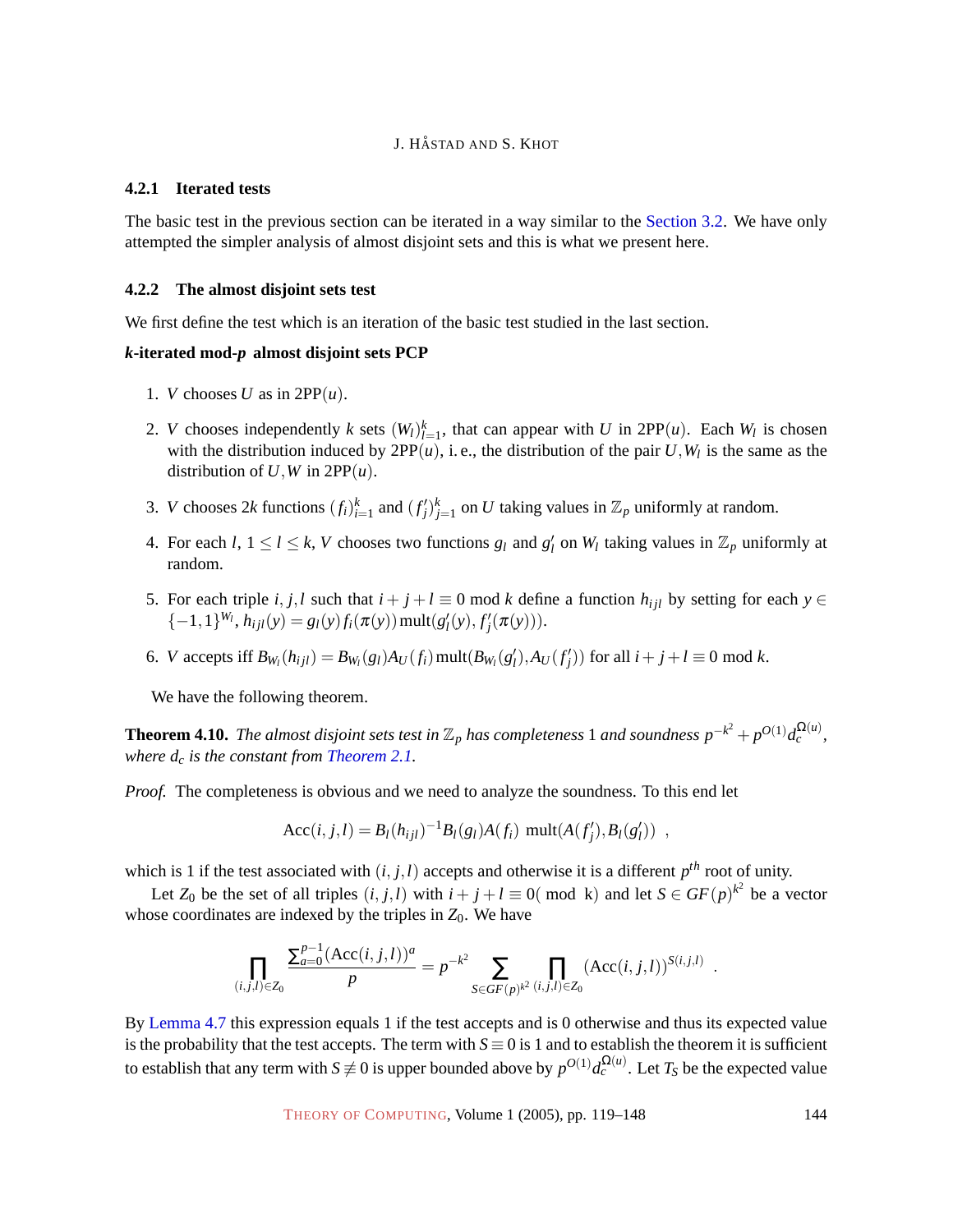of the term corresponding to *S*. We go on to establish a strategy for  $P_1$  and  $P_2$  which makes the verifier in 2PP(*u*) accept with probability  $p^{-O(1)}|T_S|^{O(1)}$ .

Suppose without loss of generality that  $S(k, k, k) = r \neq 0$  and fix the values of  $f_i$ ,  $i \neq k$ ,  $f_j$ ,  $j \neq k$  and  $(W_l, g_l, g'_l)$  for  $l \neq k$  in such a way as not to decrease  $|T_s|$ . Since we only have one remaining function of each type let us for readability discard the index.

By [Lemma 4.1](#page-21-1) and from the fact that any other triple intersects with the given triple in at most one place we conclude that  $T_S$ , after the above fixings, can be written as the sum of  $p^2$  terms of the form

<span id="page-26-0"></span>
$$
B(h)^{-r}A'(f)A''(f')C(g,g') , \qquad (4.5)
$$

each with a coefficient of complex absolute value  $1/p$ . Here *A'*, *A''*, *B*, and *C* takes values which are  $p^{th}$ roots of unity. We conclude that there is such an expression of the form [\(4.5\)](#page-26-0) whose expectation over  $U$ *, W, h, f, f'*, *g*, and *g'* is at least  $|T_S|/p$ .

Here  $A'$  and  $A''$  are functions that only depend on  $U$  and hence might be used to extract strategy for *P*<sub>2</sub>. *B* is the original long *p*-code on  $W = W_k$  and hence is useful for extracting strategy for  $P_1$ .

We now want to compute the expected value of this expression over random choices of  $f$ ,  $f'$ ,  $g$  and  $g'$ . Expanding all factors except  $A''(f')$  by the Fourier transform we get

<span id="page-26-1"></span>
$$
\sum_{\alpha,\beta,\gamma,\gamma'} \hat{A}'_{\alpha} \hat{B}_{\beta} \hat{C}_{\gamma,\gamma'} E[\chi_{\alpha}(f)\chi_{-r\beta}(gf \text{ mult}(f',g'))\chi_{\gamma}(g)\chi_{\gamma'}(g')A''(f')] . \qquad (4.6)
$$

Now taking the expected value over *f* we see that unless  $\alpha = r \pi_p(\beta)$  the term is 0. Similarly we need  $\gamma = r\beta$ . Fix *f'* and define  $\beta'$  as follows: for every *y*,  $\beta'(y) = re(y)\beta(y)$  where  $f'(\pi(y)) = \zeta^{e(y)}$ . With this definition, we have

$$
\chi_{-r\beta}(\text{mult}(f',g')) = \chi_{-\beta'}(g') .
$$

Thus unless  $\gamma' = \beta'$ , the expectation is 0. Thus [\(4.6\)](#page-26-1) equals

<span id="page-26-2"></span>
$$
\sum_{\beta} \hat{A'}_{r\pi_p(\beta)} \hat{B}_{\beta} \hat{C}_{\beta,\beta'} A''(f') . \tag{4.7}
$$

Note that  $\beta'$  is uniquely determined by  $\beta$  and  $f'$  and functions  $f'$  which are different on  $\pi(N(\beta))$  give different  $\beta'$ s. Let  $\Delta_{\beta}$  be the set of all possible  $\beta'$ s. We have  $|\Delta_{\beta}| = p^{|\pi(N(\beta))|}$  and over all the choices of *f'*, every  $\beta' \in \Delta_{\beta}$  occurs equally often. This implies that

$$
|E_{f'}[\hat{C}_{\beta,\beta'(\beta,f')}A''(f')]| \leq E_{f'}[|\hat{C}_{\beta,\beta'(\beta,f')}|] \leq
$$
  
\n
$$
p^{-|\pi(N(\beta))|} \sum_{\beta' \in \Delta_{\beta}} |\hat{C}_{\beta,\beta'}| \leq p^{-|\pi(N(\beta))|/2} (\sum_{\beta' \in \Delta_{\beta}} |\hat{C}_{\beta,\beta'}|^2)^{1/2}.
$$
\n(4.8)

Substituting this estimate into [\(4.7\)](#page-26-2) and using the Cauchy-Schwarz inequality over  $\beta$  we get the upper estimate

$$
\left(\sum_\beta |\hat B_\beta|^2|\hat A_{r\pi_p(\beta)}'|^2p^{-|\pi(N(\beta))|}\right)^{1/2}\left(\sum_{\beta,\beta'\in\Delta_\beta}|\hat C_{\beta,\beta'}|^2\right)^{1/2}\leq \left(\sum_\beta |\hat B_\beta|^2|\hat A_{r\pi_p(\beta)}'|^2p^{-|\pi(N(\beta))|}\right)^{1/2}
$$

for  $|T_S|/p$ . The same strategy as defined in the basic test now makes the verifier accept in 2PP(*u*) with probability  $p^{-O(1)}|T_S|^{O(1)}$  and the theorem follows.  $\Box$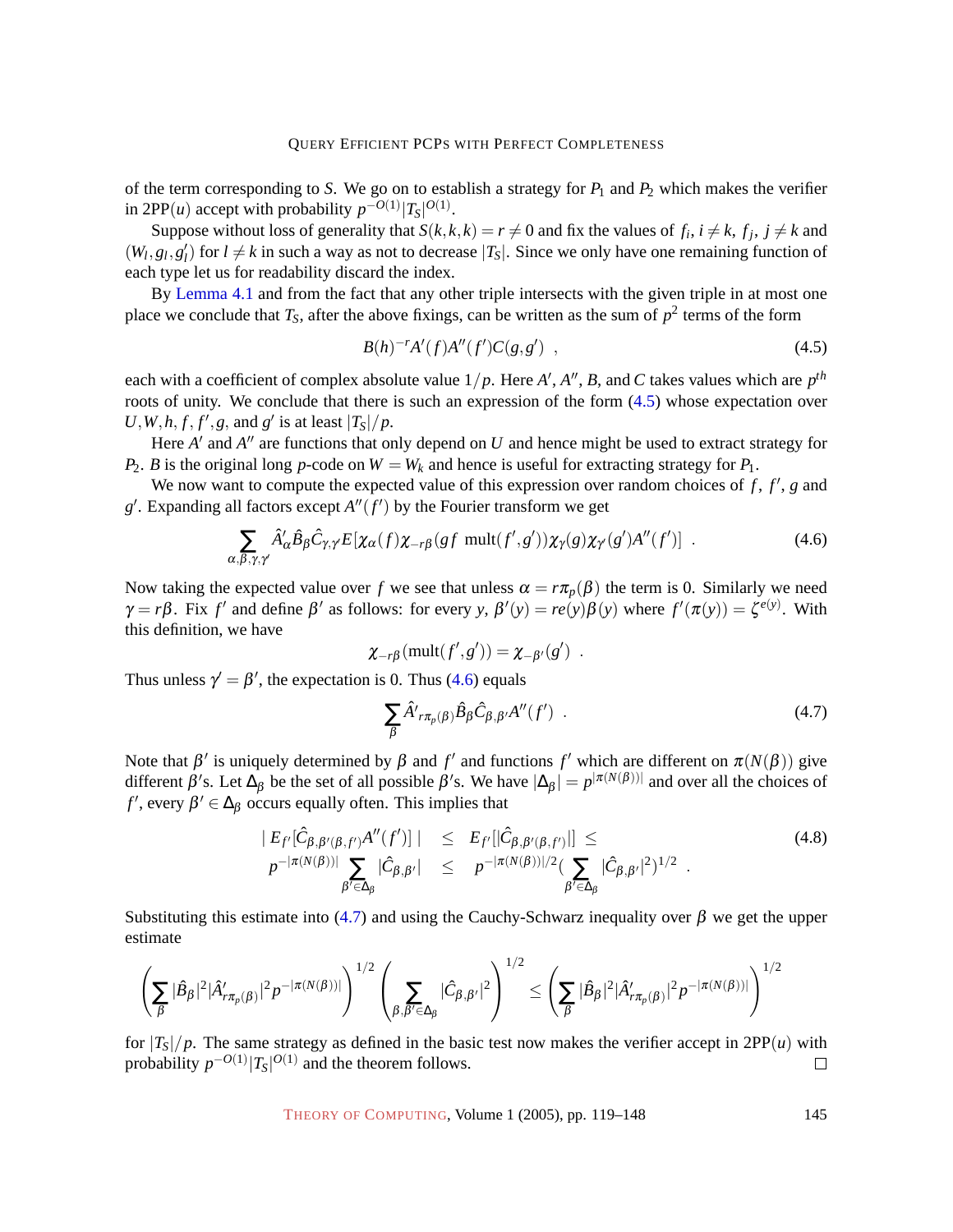# <span id="page-27-7"></span>**5 Conclusions**

We have established that the query efficient test of Samorodnitsky and Trevisan can be extended to include perfect completeness in several different ways. The tests are simple and the analyses are only moderately complicated, in particular the proofs using the approach of [\[15\]](#page-28-5) are fairly straightforward.

All this taken together gives us good hope that, in the not too distant future, we will see more powerful PCPs with even more applications to inapproximability of NP-hard optimization problems. In particular the fact that we can include perfect completeness gives hope that stronger lower bounds for coloring of graphs of small chromatic number could be possible. Clearly, to obtain such results, obstacles of other nature need also be overcome. We note that some progress for constant colorable graphs has already occurred [\[9\]](#page-28-7), but getting strong results for 3-colorable graphs seems to require new ideas.

# **6 Acknowledgments**

We would like to thank Sanjeev Arora for several helpful discussions. We are also grateful to the anonymous referees for many comments that helped to improve the quality of the paper.

# **References**

- <span id="page-27-1"></span>[1] [\\*](http://theoryofcomputing.org/articles/main/v001/a007/bibliography.html#almss) S. ARORA, C. LUND, R. MOTWANI, M. SUDAN, AND M. SZEGEDY: Proof verification and the hardness of approximation problems. *Journal of the ACM*, 45:501–555, 1998. [\[JACM:10.1145/278298.278306\]](http://doi.acm.org/10.1145/278298.278306). [1,](#page-1-1) [2.2](#page-3-1)
- <span id="page-27-0"></span>[2] [\\*](http://theoryofcomputing.org/articles/main/v001/a007/bibliography.html#arsa) S. ARORA AND S. SAFRA: Probabilistic checking of proofs: A new characterization of NP. *Journal of the ACM*, 45:70–122, 1998. [\[JACM:10.1145/273865.273901\]](http://doi.acm.org/10.1145/273865.273901). [1](#page-1-1)
- <span id="page-27-3"></span>[3] [\\*](http://theoryofcomputing.org/articles/main/v001/a007/bibliography.html#bgs) M. BELLARE, O. GOLDREICH, AND M. SUDAN: Free bits, PCPs, and nonapproximability–towards tight results. *SIAM Journal on Computing*, 27:804–915, 1998. [\[SICOMP:10.1137/S0097539796302531\]](http://dx.doi.org/10.1137/S0097539796302531). [1,](#page-1-1) [2.3](#page-4-1)
- <span id="page-27-4"></span>[4] [\\*](http://theoryofcomputing.org/articles/main/v001/a007/bibliography.html#f) U. FEIGE: A threshold of ln*n* for approximating set cover. *Journal of the ACM*, 45:634–652, 1998. [\[JACM:10.1145/285055.285059\]](http://doi.acm.org/10.1145/285055.285059). [1,](#page-1-1) [2.2](#page-3-1)
- <span id="page-27-2"></span>[5] [\\*](http://theoryofcomputing.org/articles/main/v001/a007/bibliography.html#fglss) U. FEIGE, S. GOLDWASSER, L. LOVASZ, S. SAFRA, AND M. SZEGEDY: Interactive proofs and the hardness of approximating cliques. *Journal of the ACM*, 43:268–292, 1996. [\[JACM:10.1145/226643.226652\]](http://doi.acm.org/10.1145/226643.226652). [1](#page-1-1)
- <span id="page-27-5"></span> $[6]$  [\\*](http://theoryofcomputing.org/articles/main/v001/a007/bibliography.html#ghs) V. GURUSWAMI, J. HÅSTAD, AND M. SUDAN: Hardness of approximate hypergraph coloring. *SIAM Journal on Computing*, 31:1663–1686, 2002. [\[SICOMP:10.1137/S0097539700377165\]](http://dx.doi.org/10.1137/S0097539700377165). [1,](#page-1-1) [1](#page-3-2)
- <span id="page-27-6"></span>[7] [\\*](http://theoryofcomputing.org/articles/main/v001/a007/bibliography.html#glst) V. GURUSWAMI, D. LEVIN, M. SUDAN, AND L. TREVISAN: A tight characterization of NP with 3 query PCPs. In *Proceedings of 39th Annual IEEE Symposium of Foundations of Computer Science*, pp. 8–17, 1998. [\[FOCS:10.1109/SFCS.1998.743424\]](http://doi.ieeecomputersociety.org//10.1109/SFCS.1998.743424). [1,](#page-2-0) [1,](#page-2-1) [3.2.3,](#page-16-2) [3.2.3](#page-18-0)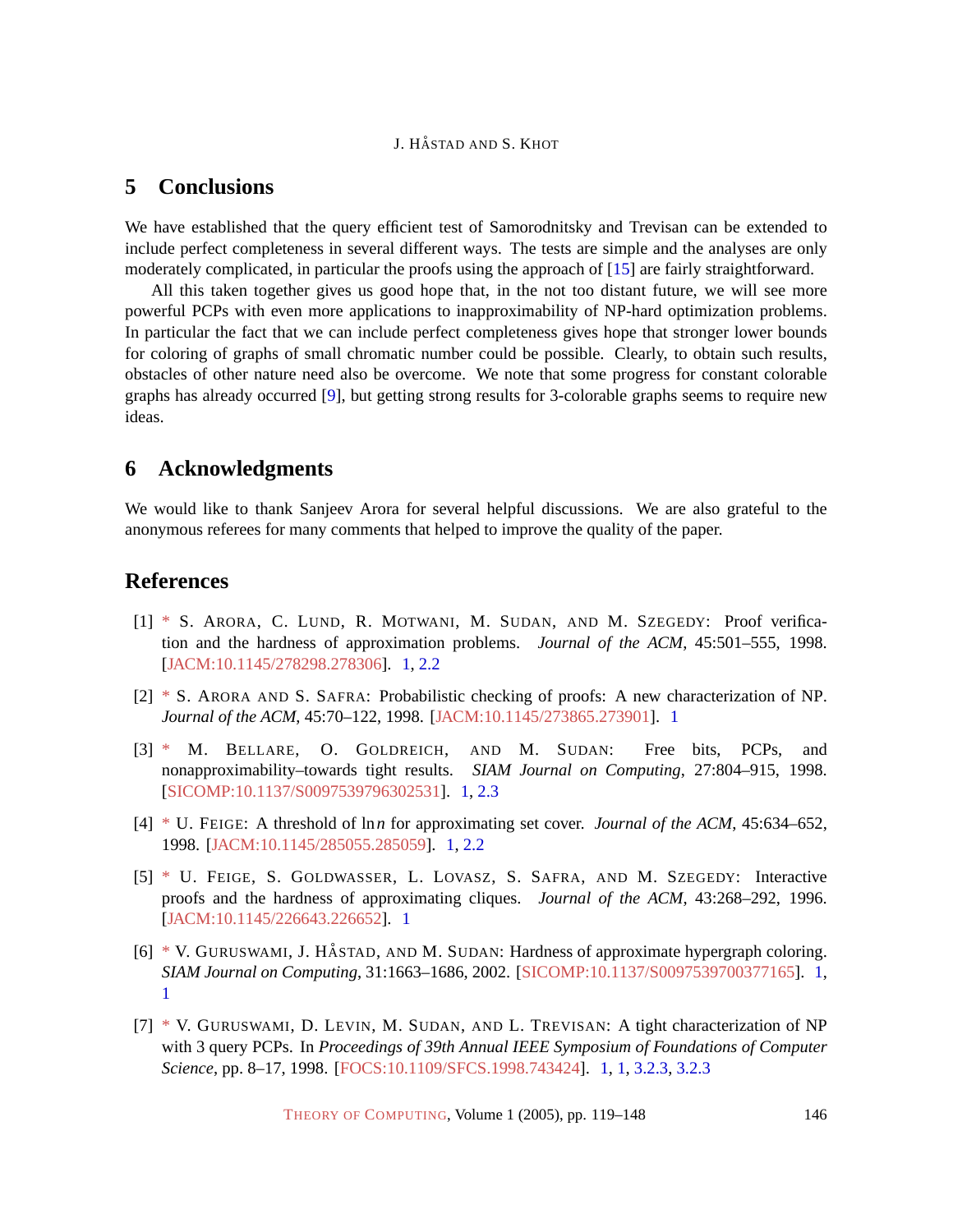- <span id="page-28-8"></span>[8] [\\*](http://theoryofcomputing.org/articles/main/v001/a007/bibliography.html#hk) J. HÅSTAD AND S. KHOT: Query efficient PCPs with perfect completeness. In *In Proceedings of 42nd Annual IEEE Symposium of Foundations of Computer Science*, pp. 610–619, 2001. [\[FOCS:10.1109/SFCS.2001.959937\]](http://doi.ieeecomputersociety.org//10.1109/SFCS.2001.959937). [1.1,](#page-3-3) [3.2.3](#page-16-2)
- <span id="page-28-7"></span>[9] [\\*](http://theoryofcomputing.org/articles/main/v001/a007/bibliography.html#kh) S. KHOT: Improved inapproximability results for maxclique, chromatic number and approximate graph coloring. In *Proceedings of 42nd Annual IEEE Symposium of Foundations of Computer Science*, pp. 600–609, 2001. [\[FOCS:10.1109/SFCS.2001.959936\]](http://doi.ieeecomputersociety.org//10.1109/SFCS.2001.959936). [1,](#page-2-3) [1.6,](#page-3-2) [5](#page-27-7)
- <span id="page-28-10"></span>[10] [\\*](http://theoryofcomputing.org/articles/main/v001/a007/bibliography.html#k33) S. KHOT: Hardness results for coloring 3-colorable 3-uniform hypergraphs. In *Proceedings of 43rd Annual IEEE Symposium on Foundations of Computer Science*, pp. 23–32, 2002. [\[FOCS:10.1109/SFCS.2002.1181879\]](http://doi.ieeecomputersociety.org//10.1109/SFCS.2002.1181879). [3.2.3](#page-16-2)
- <span id="page-28-9"></span>[11] [\\*](http://theoryofcomputing.org/articles/main/v001/a007/bibliography.html#r) R. RAZ: A parallel repetition theorem. *SIAM Journal on Computing*, 27:763–803, 1998. [\[SICOMP:10.1137/S0097539795280895\]](http://dx.doi.org/10.1137/S0097539795280895). [2.2](#page-4-2)
- <span id="page-28-4"></span>[12] [\\*](http://theoryofcomputing.org/articles/main/v001/a007/bibliography.html#st) A. SAMORODNITSKY AND L. TREVISAN: A PCP characterization of NP with optimal amortized query complexity. In *Proceedings of the 32nd Annual ACM Symposium on Theory of Computing*, pp. 191–199, 2000. [\[STOC:10.1145/335305.335329\]](http://doi.acm.org/10.1145/335305.335329). [1,](#page-1-1) [2.2,](#page-3-1) [3.2,](#page-10-0) [3.2.2,](#page-14-1) [3.5](#page-14-2)
- <span id="page-28-3"></span>[13] [\\*](http://theoryofcomputing.org/articles/main/v001/a007/bibliography.html#hastad) J. HÅSTAD: Clique is hard to approximate within  $n^{1-\epsilon}$ . *Acta Mathematica*, 182:105–142, 1999. [\[ActaMath:am182p01a00105\]](http://www.actamathematica.org/Secure/am182p01a00105.pdf). [1](#page-1-1)
- <span id="page-28-2"></span>[14] [\\*](http://theoryofcomputing.org/articles/main/v001/a007/bibliography.html#h) J. HÅSTAD: Some optimal inapproximability results. *Journal of the ACM*, 48:798–859, 2001. [\[JACM:10.1145/502090.502098\]](http://doi.acm.org/10.1145/502090.502098). [1,](#page-1-1) [2.3.1,](#page-6-3) [3.1,](#page-9-0) [3.2.3](#page-18-0)
- <span id="page-28-5"></span>[15] [\\*](http://theoryofcomputing.org/articles/main/v001/a007/bibliography.html#hw) J. HÅSTAD AND A. WIGDERSON: Simple analysis of graph tests for linearity and PCP. *Random Structures and Algorithms*, 22:139–160, 2003. [\[RSA:10.1002/rsa.10068\]](http://dx.doi.org/10.1002/rsa.10068). [1,](#page-2-0) [3.2,](#page-10-0) [5](#page-27-7)
- <span id="page-28-6"></span>[16] [\\*](http://theoryofcomputing.org/articles/main/v001/a007/bibliography.html#t) L. TREVISAN: Approximating satisfiable satisfiability problems. *Algorithmica*, 28:145–172, 2000. [\[Algorithmica:j2nhr52hrjr9bp55\]](http://springerlink.metapress.com/link.asp?id=j2nhr52hrjr9bp55). [1](#page-2-1)

#### <span id="page-28-0"></span>AUTHORS

Johan Håstad professor Royal Institute of Technology, Stockholm, Sweden johanh@nada.kth.se <http://www.nada.kth.se/~johanh>

<span id="page-28-1"></span>Subhash Khot assistant professor Georgia Instiute of Technology, Atlanta GA 30332 khot@cc.gatech.edu <http://www.cc.gatech.edu/~khot>